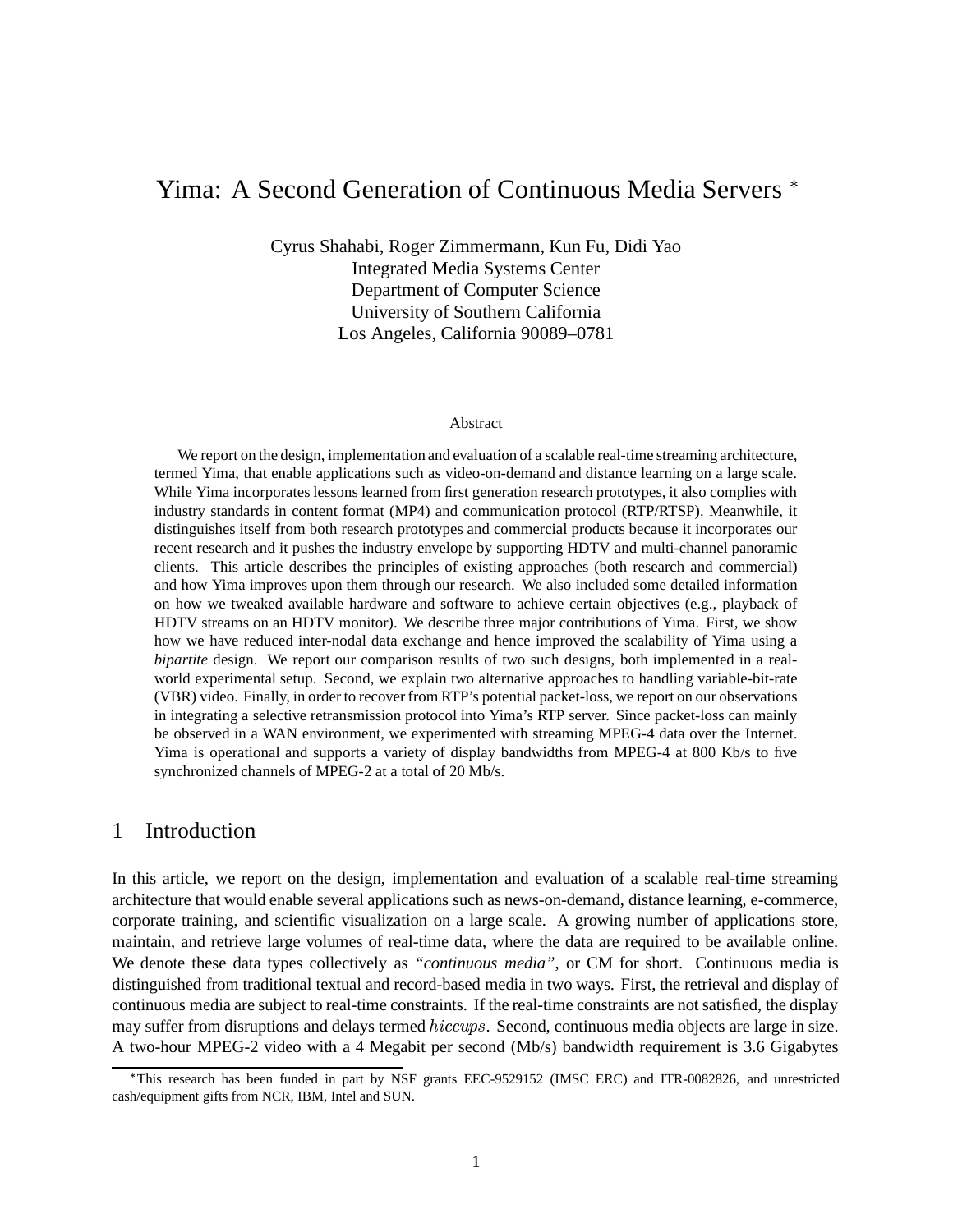(GB) in size. Popular examples of CM are video and audio objects, while less familiar examples are haptic, avatar and application coordination data  $[SBE^+99]$ .

The first research papers on the design of continuous media servers appeared about a decade ago (e.g. [AH91, Pol91]), followed by many papers on this topic during the past decade (here is an example for every year [GC92, RR93, FR94, FD95, CGM96, NMW97, SY98, GT99, LLG00, LWMS01]). Our research during this past decade started in 1993 [GS93] and continued through 2001 [SGC01]. Some of the projects described in these papers resulted in prototype servers, such as Streaming-RAID [TPBG93], Oracle Media Server [LOP94], UMN system [HLD<sup>+</sup>95], Tiger [BBD<sup>+</sup>96], Fellini [MNO<sup>+</sup>96], Mitra [GZS<sup>+</sup>97] and RIO [MSB97]. These first generation continuous media servers were primarily focused on the design of different proposals of data placement paradigms, buffer management mechanisms, and retrieval scheduling techniques to optimize for throughput and/or startup latency time.

There are two major shortcomings with these research prototypes. First, since they were implemented concurrently during the same time frame, each one of them could not take advantage of the findings and proposed techniques of the other projects. For example, UMN, Fellini and Mitra independently came out with a seemingly identical design for their data placement technique based on round-robin assignments of blocksto disk clusters. While this approach was already superior in throughput to RAID striping (used by Streaming-RAID), it resulted in higher worst case startup latency time. In contrast, RIO's data placement, which is based on random block assignment, is more flexible and results in the same throughput as round-robin with shorter expected startup latency time. On the other hand, UMN'ssimple scheduling policy resulted in a fairly good performance without complicating the code as opposed to the constrained scheduling policies of Mitra (round-robin), Fellini (cycle-based) and RIO (round-based). We extended UMN's scheduling (to deadlinedriven) and adapted the disk cluster (in Mitra's and Fellini's terms) or *logical volume striping* (in UMN's vocabulary) storage design. We extended RIO's random data placement (to pseudo-random placement for easier bookkeeping and storage scale-up) and instead of an expensive shared-memory architecture of UMN (based on SGI's Onyx), we employed a shared-nothing approach.

The second shortcoming is that almost all of these research prototypes were completed before the industry's standardizations for streaming continuous media over the Internet. Hence, each prototype has its own proprietary media content format, client (and codec) implementation and communication/network protocol. As a matter of fact, some of these prototypes did not even focus on these aspects and never reported on their assumed network and client configurations. They mainly assumed a very fast network with constant-bit-rate media types in their corresponding research publications. Practically, these environment assumptions and the specific content type are not realistic.

Several commercial implementations of continuous media servers are now available in the marketplace. We group them into two broad categories: 1) single-node, consumer oriented systems (e.g., low-cost systems serving a limited number of users) and 2) multi-node, professional oriented systems (e.g., highend broadcasting and dedicated video-on-demand systems). Table 1 lists some examples for both types. RealNetworks, Apple Computer, and Microsoft product offerings fit into the first category, while SeaChange and nCUBE offer solutions that are oriented towards the second category. Table 1 is of course a nonexhaustive list summarizing some of the more popular and recognizable industry products.

Commercial systems often use proprietary technology and algorithms, therefore, their design choices and development details are not publicly available and objective comparisons are difficult to achieve<sup>1</sup>. Because these details are not known, it is also unclear as to how much research resulting from academic work have been incorporated into these systems. For example, although a good body of work has been developed on how to configure a video server (e.g., block size, number of disks) given an application's requirements

<sup>&</sup>lt;sup>1</sup>One notable exception is Apple Computer, Inc., which has published the source code of its Darwin Streaming Server.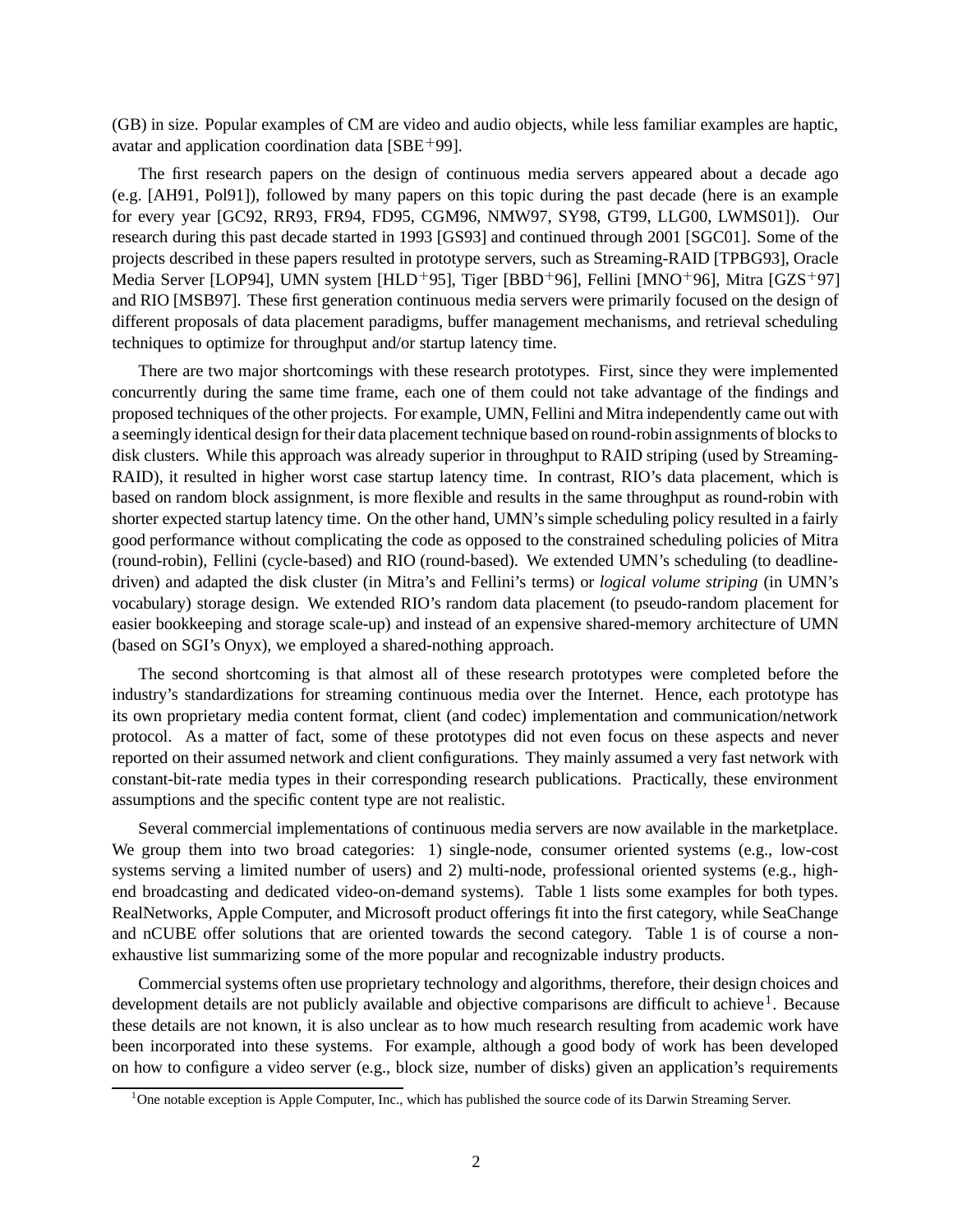| Video Server                            | Yima         | RealNetworks,        | SeaChange          | nCUBE                 |
|-----------------------------------------|--------------|----------------------|--------------------|-----------------------|
|                                         |              | Microsoft,           |                    |                       |
|                                         |              | Apple QuickTime,     |                    |                       |
|                                         | Prototype    | Consumer Level       | Professional Level |                       |
| Authoring Suite                         |              | <b>Yes</b>           | Yes                | <b>Yes</b>            |
| MPEG-1 $& 2$                            | <b>Yes</b>   | $Yes^a$              | Yes                | <b>Yes</b>            |
| MPEG-4                                  | <b>Yes</b>   | $Yes^b$              | <b>Yes</b>         | റ                     |
| <b>HDTV MPEG-2</b>                      | <b>Yes</b>   |                      | 9                  | າ                     |
| Multi-node Clusters                     | <b>Yes</b>   |                      | <b>Yes</b>         | <b>Yes</b>            |
| Multi-node Fault-tolerance <sup>c</sup> | Yes          |                      | Yes                | <b>Yes</b>            |
| Synchronized streams <sup>d</sup>       | Yes          |                      |                    |                       |
| Selective Retransmissions               | Yes          | <b>Yes</b>           | 9                  | $\Omega$              |
| Hardware                                | Commodity PC | Commodity PC         | Commodity PC       | Proprietary Hypercube |
| Software                                | Linux        | Windows NT / $Mae^e$ | Windows NT         | Proprietary           |

*<sup>a</sup>*These systems support many other codecs that are commonly used in PC/Mac environments.

<sup>*b*</sup>Supported in Windows Media Player.

<sup>*c*</sup>Multi-node Fault-Tolerance is defined as the capability of one node taking over from another node without replicating the data. *<sup>d</sup>*By synchronized streams we mean the simultaneous playback of multiple independent audio and video streams for, say, panoramic systems.

<sup>e</sup>RealSystem Producer products are also available for several Unix variants.

Table 1: A comparison of continuous-media servers. Note that Yima is a prototype system and does not achieve the refinement of the commercial solutions. However, we use it to demonstrate several advanced concepts.

(e.g., tolerable latency, required throughput), as reviewed in [GS99], there is no indication that any of the commercial products utilize these results. However, those details that we are aware of are referred to throughout this paper when comparing them with the design choices of Yima.

To meet the objectives of an NSF ITR grant and an NSF engineering research center (Integrated Media Systems Center)<sup>2</sup>, we needed to utilize and extend a working continuous media server to incorporate our recent results, to enable global distribution and to support other media types such as haptic and avatar data. We did a study on both commercial and research servers and due to the above mentioned limitations, we could use neither type the servers. Therefore, we decided to design and develop a second generation continuous media server, termed Yima<sup>3</sup>. Yima is unique because of the following:

- It incorporates and combines useful lessons learned from first generation research prototypes. Yima utilizes: 1) random data placement (vs. constrained placement), 2) non-deterministic scheduling (vs. restricted time-period approach), 3) simple scan or elevator algorithms at the disk level (vs. GSS [YCK93] or REBECA [GKS95]), and 4) both variable and constant bit rate media types. The main objective was *not* to complicate the code in order to squeeze the last 5% of disk bandwidth, but instead to emphasize on the flexibility and extensibility of the code to enable several key benefits as described later. This design choice is especially consistent with the current trend of increase in disk bandwidth [Gro97].
- It is designed to incorporate our own recent research results. In particular, Yima is designed as a completely distributed system (with no single point of failure or bottleneck) as well as separating physical disks (used to store the data) from the concept of logical disks (used for retrieval scheduling)

<sup>&</sup>lt;sup>2</sup>See http://dimlab.usc.edu/Report/nsf-itr.html and http://imsc.usc.edu/ respectively.

<sup>&</sup>lt;sup>3</sup>Yima in ancient Iranian religion, is the first man, the progenitor of the human race, and son of the sun.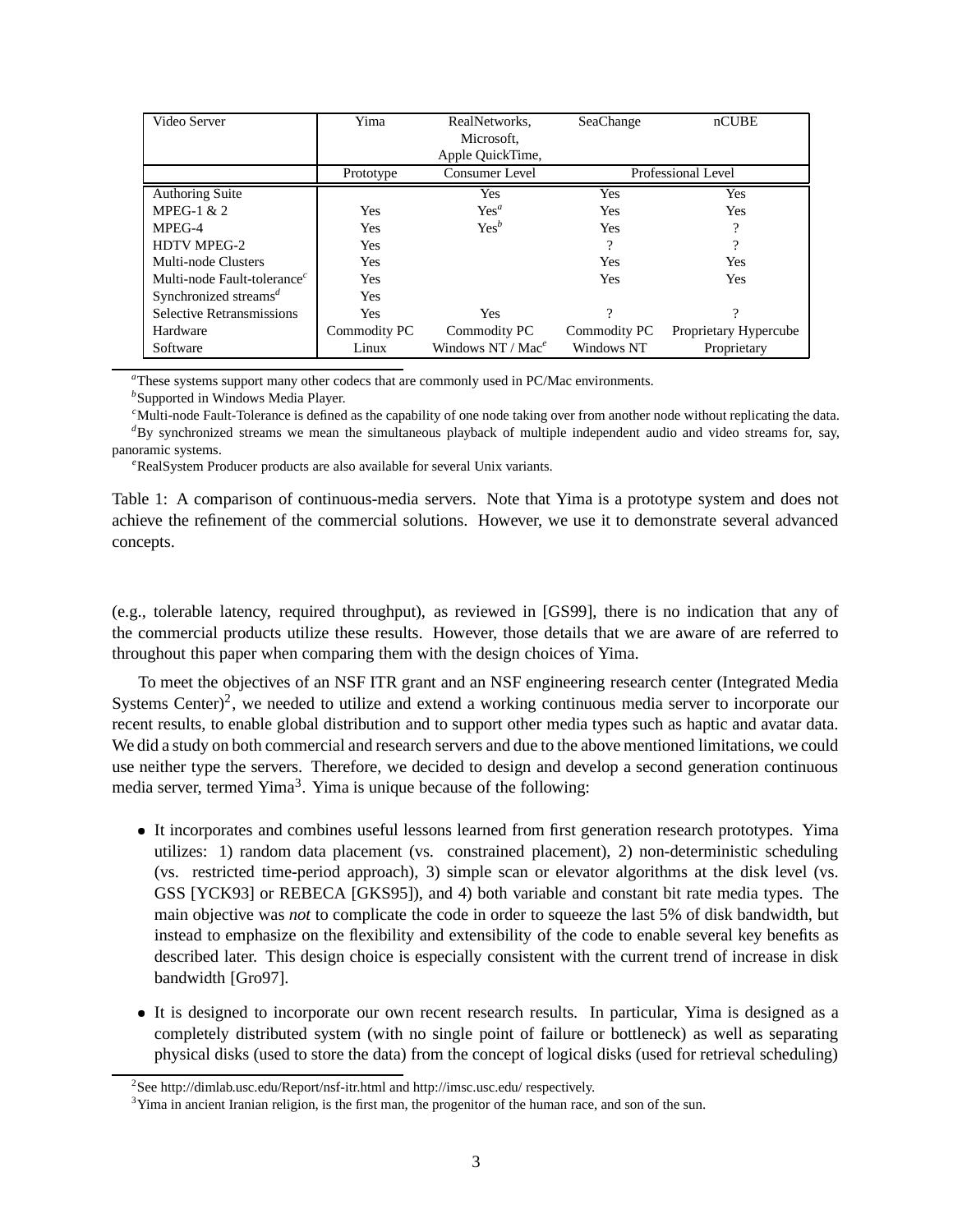to support fault tolerance [ZG00] and heterogeneous disk subsystems<sup>4</sup> [ZG97]. Yima includes a method to reorganize data blocks in real-time for online adding/removing disk drives [GSYZ00]. Also included are a flexible rate-control mechanism between clients and the server in order to realize the Super-streaming policy [SA00] and techniques to resolve stream contentions at the server for ensuring inter-stream synchronization as proposed in [CGS95].

- It is compatible with industry standards. Content-wise, Yima supports the MPEG-4 file format, MP4, and can stream MPEG-1, MPEG-2, MPEG-4 and Quicktime video formats. It supports the RTP and RTSP communication standards as described in Sec. 5. The clients can be off-the-shelf QuickTime players as well as our own proprietary clients that handle multi-channel audio and video playback and HDTV displays. Although our proprietary clients can support specialized playback of multiple media types, they still follow communication and format standards.
- It is operational. The system has been implemented and can stream a wide array of media types as we later explain. Yima has been used to stream MPEG-4 data from USC's campus to a residential location connected via ADSL, described in Sec. 6.3. There are plans to co-locate Yima at our industry partner's data center in June 2001 so that we can test multiple high-resolution streams to clients on our campus at up to 60 Mb/s through Internet2.

The preceding points make up the core of our contributions which we will elaborate in greater detail and show their effectivenessthrough a series of comparative experiments. Several interesting innovations of Yima are worth noting: 1) complete distribution where all nodes run identical software and single points of failure are eliminated, 2) efficient, online scalability of disks where disks can be added or removed without stream interruption, 3) synchronization of several  $independent$  streams of audio and/or video within one-fiftieth of a millisecond and 4) smooth, client-dictated transmission rate control.

We will describe our overall system architecture in Sec. 2 including an overview of system components and connectivity. In Sec. 3, we describe the internals of our server design including several comparisons between alternative approaches. We explain why we adopted the Yima-2 design over the Yima-1 design. Next, in Sec. 4, we describe the various types of clients we have developed to support MPEG-2, MPEG-4, HDTV and stream synchronized media delivery. The communications network and protocols are described in Sec. 5 and experiments justifying our design choices and contributions are reported in Sec. 6. Finally, in Sec. 7, we summarize this paper and layout our future plans for our work in this area.

# 2 System Architecture

Fig. 1 shows the overall system architecture of Yima. Our implementation emphasizes the use of lowcost, off-the-shelf, commodity hardware components for the complete end-to-end system. In our prototype implementation the server consists of a 4-way cluster of rack-mountable Dell™ PowerEdge™ 1550 Pentium III 866 MHz PCs with 256 MB of memory running Red Hat Linux 7.0. The media data are stored on four 18 GB Seagate Cheetah hard disk drives that are connected to the server nodes via Ultra160 SCSI channels. The software architecture of the server nodes is discussed in detail in Sec. 3.

The nodes in the cluster communicate with each other and send the media data via multiple 100 Mb/s Fast Ethernet connections. Each server is attached to a local Cabletron 6000 switch with either one or two Fast Ethernet lines. The local switch is connected to both a WAN backbone (to serve distant clients) and a LAN environment with local clients. Choosing an IP based network keeps the per-port equipment cost

<sup>4</sup>Note that our concept of *logical* disks is very different from the concept of logical volume striping used in the UMN system.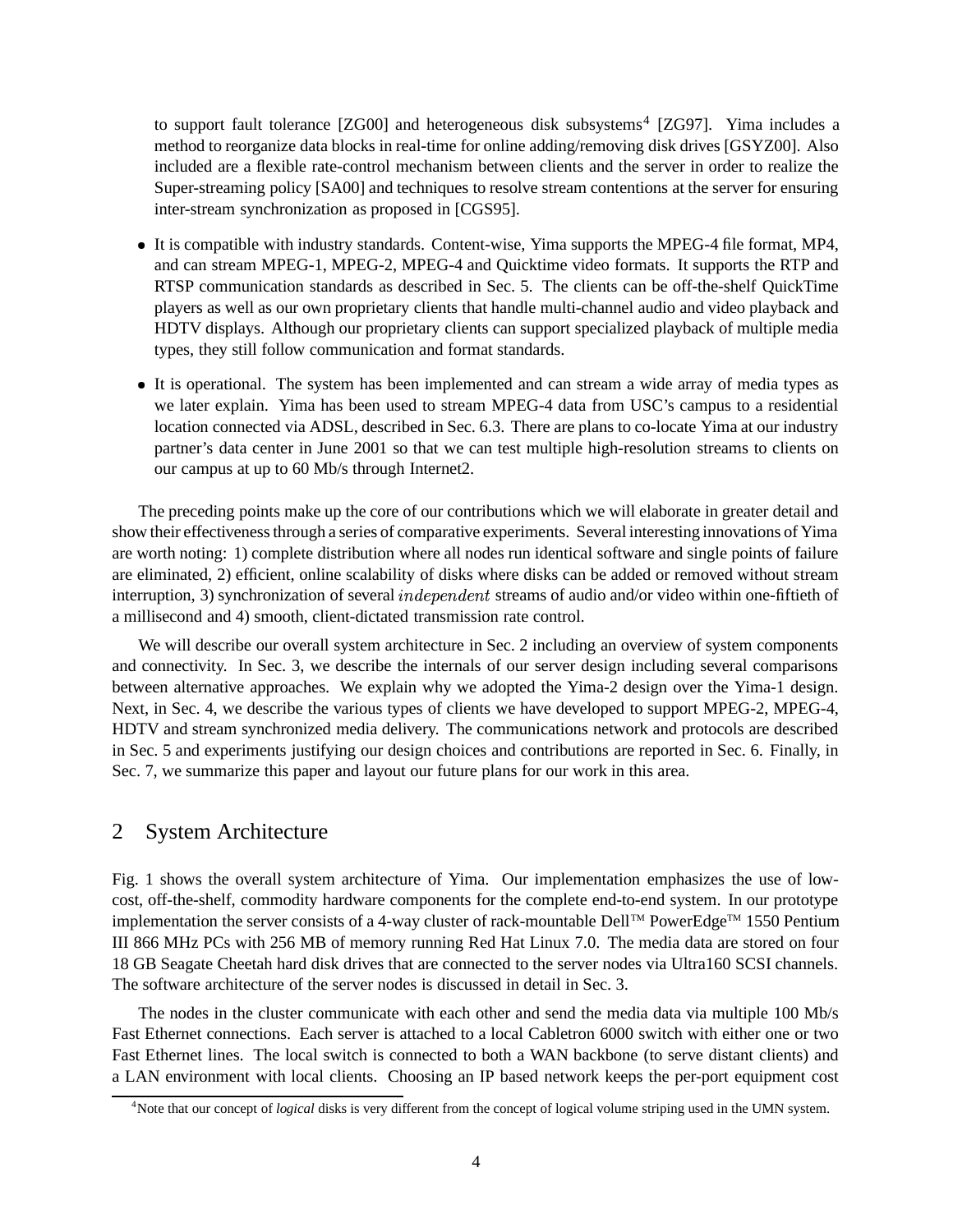| Client Media Type Support |                      |                          |                    |                        |  |
|---------------------------|----------------------|--------------------------|--------------------|------------------------|--|
| Media Type                | $DivX:-)$ MPEG-4     | $MPEG-2 + Dolby Digital$ | MPEG-2 HD          | MPEG-1 $& 2$           |  |
| Decoder                   | Software             | Creative Dxr2 DVD        | Software           | Vela Research CineCast |  |
| <b>Channels</b>           | $1$ video $+2$ audio | $1$ video $+5.1$ audio   | 1 video            | $4$ video + 8 audio    |  |
| OS                        | Linux (RH $6.2$ )    | Linux $(RH 6.2)$         | Linux $(RH 6.2)$   | Windows NT 4.0         |  |
| Min. CPU Speed            | 500 MHz              | 200 MHz                  | $>1$ GHz           | 400 MHz                |  |
| Video Resolution          | $720\times480$       | $720\times480$           | $1920 \times 1080$ | $720\times480$ each    |  |
| Audio Encoding            | MP3                  | Dolby AC-3               | $N/A^a$            | MPEG-1 $& 2$           |  |
| Delivery Rate             | $1 \text{ Mb/s}$     | $6-8$ Mb/s               | $19.4$ Mb/s        | $4 \times 5$ Mb/s      |  |

*<sup>a</sup>*We currently do not decode the audio to save CPU cycles and to increase the speed of the video. This will change in the future.

Table 2: Yima client media type support. All clients are currently implemented on standard Pentium III PC platforms but could also be ported to digital set-top boxes.

low and is immediately compatible with the public Internet. In addition, our server nodes can be deployed within our LAN and do not need to be co-located.

The clients are again based on the commodity PC platform. The Yima client software (*Yima Presentation Player*) runs on either Red Hat Linux 6.2 or Windows NT 4.0. It is structured into several components and only one of them interfaces with the actual media decoder, see Fig. 6. This allows us to plug-in multiple software and hardware decoders and hence support various media types. Table 2 lists the different media types that Yima currently recognizes. Note that in addition to the standard MPEG-1, MPEG-2, and MPEG-4 media types, Yima also recognizes the high-definition TV (HDTV) formats as defined by ATSC<sup>5</sup>. Sec. 4.3 details some of the challenges that we encountered while implementing HD MPEG-2 support.

A second unusual media type is *panoramic video* with *10.2 channel audio*. Panoramic video consists of multiple independent, but tightly synchronized, NTSC-quality video channels that must be combined into a seamless, 360-degree video "cylinder" at the client location. Panoramic video may be acquired with a camera such as the FullView<sup>™</sup> model from Panoram Technologies. Extending the visual field requires that the aural presentation be improved as well. The combination of 10.2 channels of audio and panoramic video is the next step in audio-visual fidelity.

Using two clients, each equipped with a 4-channel CineCast<sup>™</sup> MPEG-2 decoding unit from Vela Research, we are able to deliver 10.2 channels of synchronized audio and 5 channels of synchronized video from our Yima server. These streams are rendered through twelve speakers and either a head-mounted or wide-angle display. This setup demonstrates the multi-stream synchronization capabilities of Yima. Note that the choice of five channels of video and twelve channels of audio was imposed by the available media content and is not an inherent limitation in the Yima design. Furthermore, the streams may be delivered from one, two, or more Yima servers residing in different locations. The final, fine-grained synchronization is achieved at the client-side. We further elaborate on this setup in Sec. 4.4.

# 3 Server Design Challenges

An important component of delivering isochronous multimedia over IP networks to end users and applications is the careful design of a multimedia storage server. The task of such a server is twofold: (1) it needs to efficiently store the data and (2) it must schedule the retrieval and delivery of the data precisely before it is transmitted over the network. We investigate two design approaches for our Yima CM server: *master-slave*

<sup>5</sup>Advanced Television Systems Committee, http://www.atsc.org.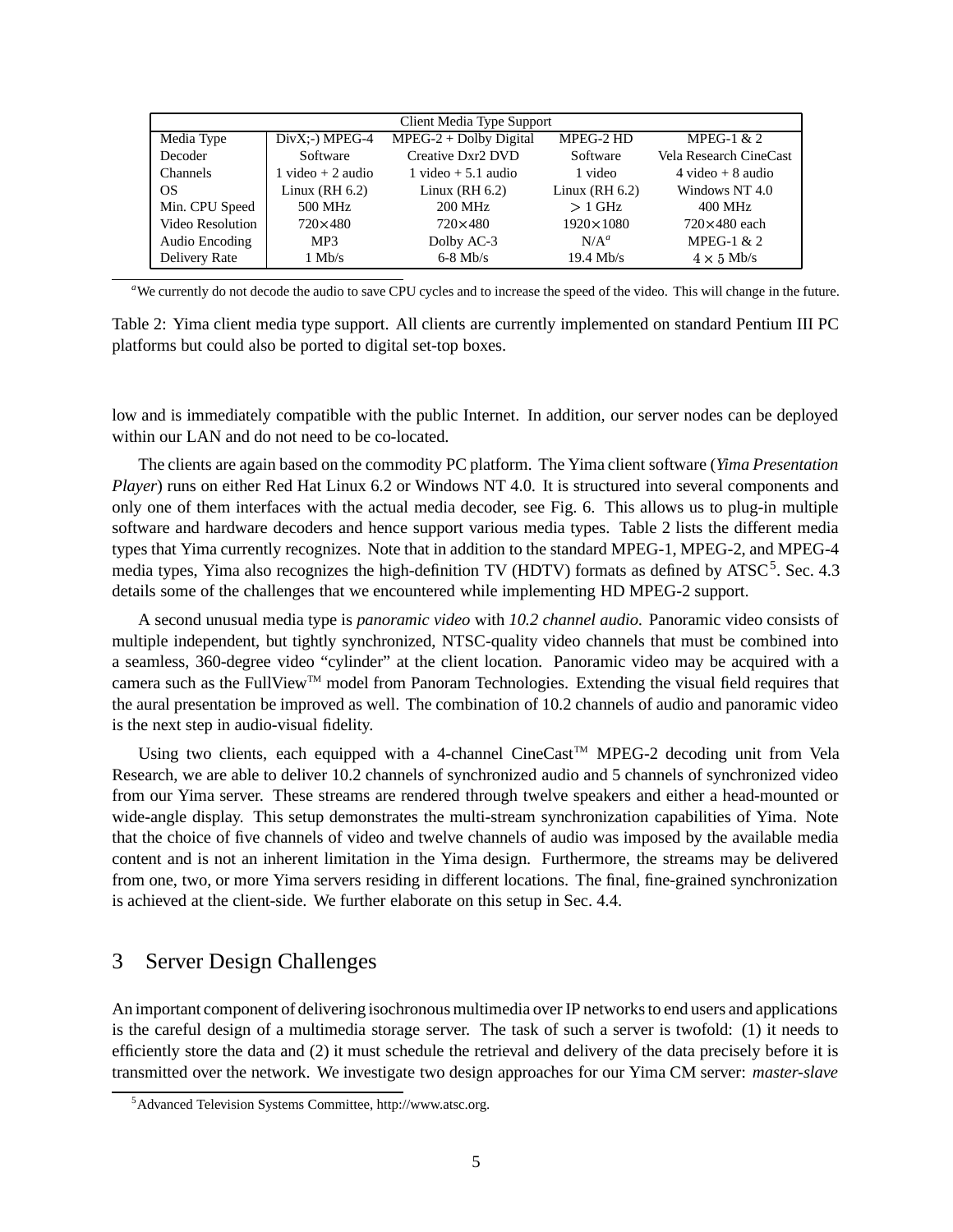

Figure 1: The Yima multi-node hardware architecture. Each node is based on a standard PC and connects to one or more disk drives and the network.

(Yima-1) and *bipartite* (Yima-2). One of the main differences between the two is the logical interconnection topology between the nodes in a cluster. We start by describing the common features for both server designs in Secs. 3.1 and 3.2. Then the specifics of each of the master-slave and bipartite servers are described in Sec. 3.3.

#### 3.1 Data Placement and Scheduling

Magnetic disk drives have established themselves as the storage device of choice for CM servers because of their high performance and moderate cost. A single high-end disk, such as the Seagate Cheetah X15, can sustain an average transfer rate of more than 30 MB/s (e.g., sixty 4 Mb/s streams, under ideal conditions). If – for a large-scale server – a higher bandwidth or more storage space are required than a single disk can deliver then disk drives are commonly combined into disk arrays [CCM97]. For load-balancing purposes without requiring data replication a multimedia object X is commonly striped into blocks, e.g.,  $X_0, X_1, \ldots, X_{n-1}$ across an array [Pol91, TPBG93]. Data striping may be achieved *implicitly* by using a storage system with embedded RAID [PGK88] controller. In this case the CM server software is unaware of the data striping and treats the RAID system as one large disk drive. If the data striping is *explicitly* under the control of the CM server software, then the distribution of data can extend beyond a single machine. This allows a system to scale to very large server clusters. Examples of such architectures are Yima, SeaChange's *MediaCluster*, and nCUBE's *n4 Streaming Media System* (see Table 1).

Both, the display time of a block and its transfer time from the disk are a function of the display requirements of an object and the transfer rate of the disk, respectively. A multimedia object may either require a constant bit-rate (CBR) or a variable bit-rate (VBR) for a smooth display. VBR encoding generally results in a superior visual quality as compared with CBR for the same object size, because bits can be allocated to high-complexity scenes rather than being spread out evenly. However, the bursty nature of VBR media imposes additional challenges for the data scheduling and transmission mechanisms. A CM server should be designed to handle both types of rates. Many of today's popular compression algorithms, e.g., MPEG-4, produce VBR streams. Fig. 2 shows the display bandwidth requirement of a 10-minute segment for the movie "Saving Private Ryan."

The blocks of VBR multimedia objects can be stored with two fundamental approaches: (1) the size of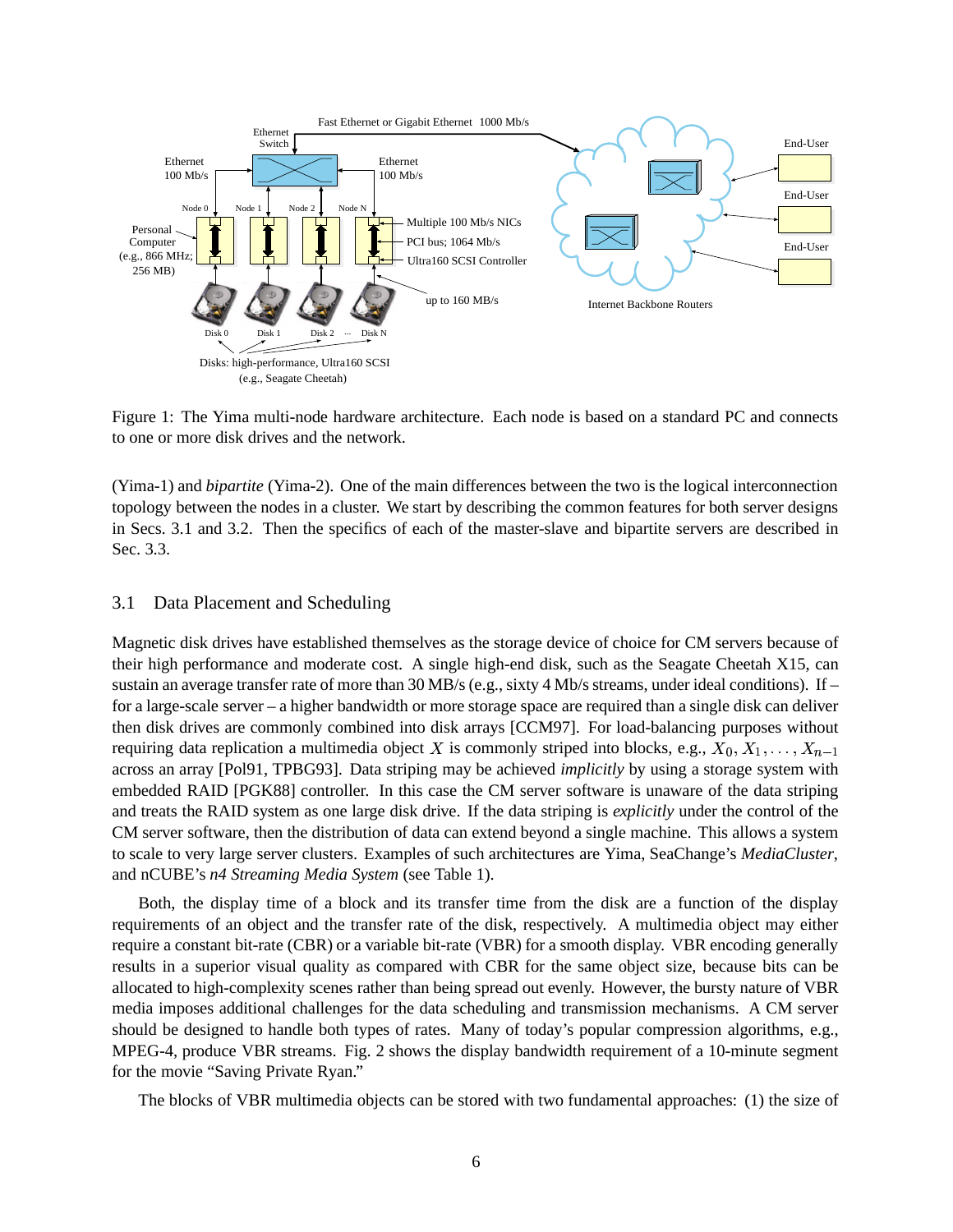

Figure 2: Variable consumption rate of a 10-minute segment of a typical MPEG-4 movie "Saving Private Ryan."

each block is varied to keep the display time per block constant, or (2) the size of each block is constant which results in a variable display time per block. The first approach simplifies the retrieval scheduling but the storage system becomes more complex. For the second approach the tradeoffs are reversed. The Yima framework is based on constant block sizes and our solution to the more complex VBR scheduling and delivery is presented in Sec. 4.1.

There are two basic techniques to assign the data blocks to the magnetic disk drives that form the storage system: in a *round-robin* sequence [BGMJ94], or in a *random* manner [SM98]. Traditionally, the round-robin placement utilizes a cycle-based approach to scheduling of resources to guarantee a continuous display, while the random placement utilizes a deadline-driven approach. In general, the round-robin/cyclebased approach provides high throughput with little wasted bandwidth for video objects that are retrieved sequentially (e.g., a feature length movie). Block retrievals can be scheduled in advance by employing optimized disk scheduling algorithms (such as *elevator* [SCO90]) during each cycle. Furthermore, the load imposed by a display is distributed evenly across all disks. However, the initial startup latency for an object might be large under heavy load because the disk on which the starting block of the object resides might be busy for several cycles. The random/deadline-driven approach allows for fewer optimizations to be applied, potentially resulting in less throughput. However there are several benefits that outweigh this drawback such as 1) support for multiple delivery rates with a single server block size, 2) simpler design of the scheduler, 3) support for interactive applications due to short startup latencies and stream switching, and 4) automatic achievement of the average transfer rate with disks that are multi-zoned.

One potential disadvantage of random data placement is the need for a large amount of meta-data: the location of each block  $X_i$  must be stored and managed in a centralized repository (e.g., tuples of the form  $\langle node_x, disk_y \rangle$ ). Yima avoids this overhead by utilizing a *pseudo-random* block placement. With random number generators, a seed value initiates a sequence of random numbers. Such a sequence is pseudo-random because it can be reproduced if the same seed value is used. By placing blocks in a pseudo-random fashion, the next block in a sequence of blocks can always be found using the pseudo-random number generator and the appropriate seed for that sequence. Hence, Yima needs to store only the seed for each file object instead of locations for every block.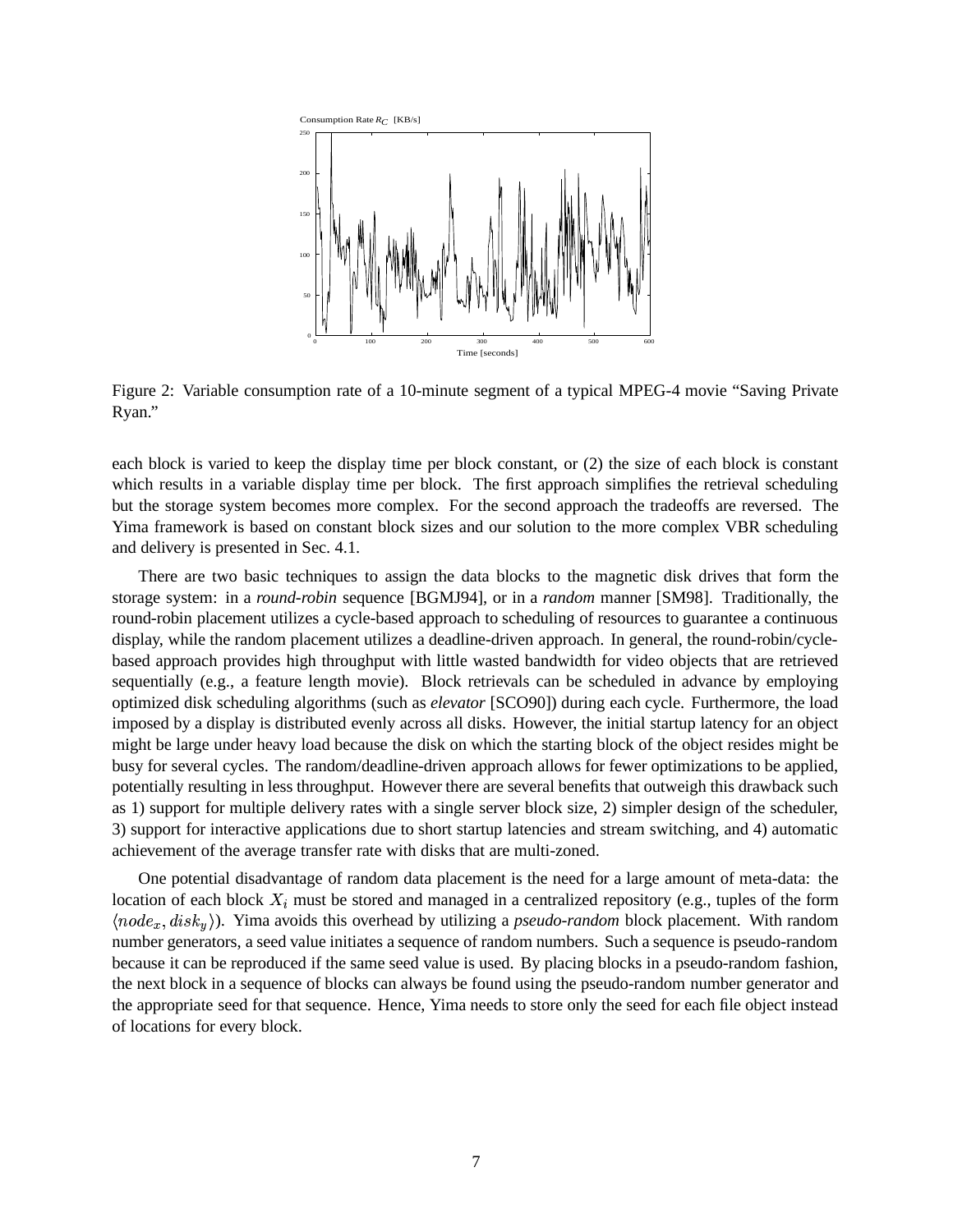#### 3.2 Scalability, Heterogeneity, and Fault-Resilience

Scalability is a desired property of any CM server design so that it can easily expand to allow for future growth in user demand or increased application requirements. Scalability is addressed with several techniques for CM servers. First, instead of a single disk, multi-disk arrays are employed. However, if all the disks are connected to a single large computer then the I/O bandwidth constraints of this computer will limit the overall achievable throughput. The architecture of Yima server implementation is illustrated in Fig. 1. The distributed, multi-node design is based on commodity personal computer hardware components. The storage nodes are interconnected via a high-speed network fabric that can be expanded as demand increases. Each node provides high data throughput from and to the network via a Fast Ethernet connection (100 Mb/s, or a Gigabit Ethernet), a high performance disk interface (for example up to 160 MB/s for Ultra160 SCSI), and fast magnetic disk drive arrays. This modular architecture provides a cost-effective and scalable solution in which older PCs can be easily replaced by newer, more advanced PCs. More nodes can be added to support more simultaneous video requests.

Applications, such as video-on-demand, that rely on large-scale CM servers require continuous operation around the clock. To achieve high reliability and availability for all the CM data that are stored in the server, Yima implements a parity-based data redundancy scheme that, in addition to providing fault-tolerance, can also take advantage of a heterogeneous storage subsystem [ZG97, Zim98]. Current disk drives are fairly reliable with a mean time to failure of up to 1,000,000 hours. However, if a large number of disks is aggregated into a CM storage system, the chance that one disk fails increases. For example, assuming that all the disks are independent and that their lifetimes are exponentially distributed [PGK88], then a disk array consisting of 1,000 disks experiences a mean time to data loss (MTTDL) of 1/1,000th of a single disk, equivalent to 1,000 hours or approximately 42 days. The trend for disk devices is of annually increasing performance and storage capacity [Gro97]. Therefore, it is usually more cost-effective to replace a failed disk with a newer model. Moreover, in the fast-paced disk industry, newer model disks are added to systems requiring more storage capacity because the original disks are simply unavailable. For these reasons heterogeneous storage systems are a common occurrence and Yima manages these heterogeneous resources intelligently to maximize their utilization and to guarantee jitter-free real-time delivery. Yima manages heterogeneous storage systems with a technique termed *Disk Merging* [ZG97]. This technique presents a virtual view of logical disks on top of the actual physical storage system. The application layers of a system can now assume a uniform characteristic for all the logical disks. As a result of this abstraction, conventional scheduling and data placement algorithms as described previously can be applied.

Data Reorganization An important goal for any computer cluster is to achieve a balanced load distribution across all the nodes. Both round-robin and random data placement techniques distribute data retrievals evenly across all disk drives over time. A new challenge arises when additional nodes are added to a server. If the existing data are not redistributed then the system evolves to become a *partitioned* server where each individual retrieval request will impose a load on only part of the cluster. One might try to even out the load by storing new media files only on the added nodes (or at least skewed towards these nodes), but because future client retrieval patterns are usually not precisely known this solution becomes ineffective.

Redistributing the data will once again yield a balanced load on all nodes. Reorganizing blocks placed in a random manner requires much less overhead when compared to redistributing blocks placed using a constrained placement technique. For example, with round-robin striping, when adding or removing a disk, almost all the data blocks need to be relocated. Instead, with a randomized placement, only a fraction of all data blocks need to be moved. For example, increasing a storage system from four to five disks requires that 20% of the data from each disk be moved to the new disk. For disk removal, only the data blocks on the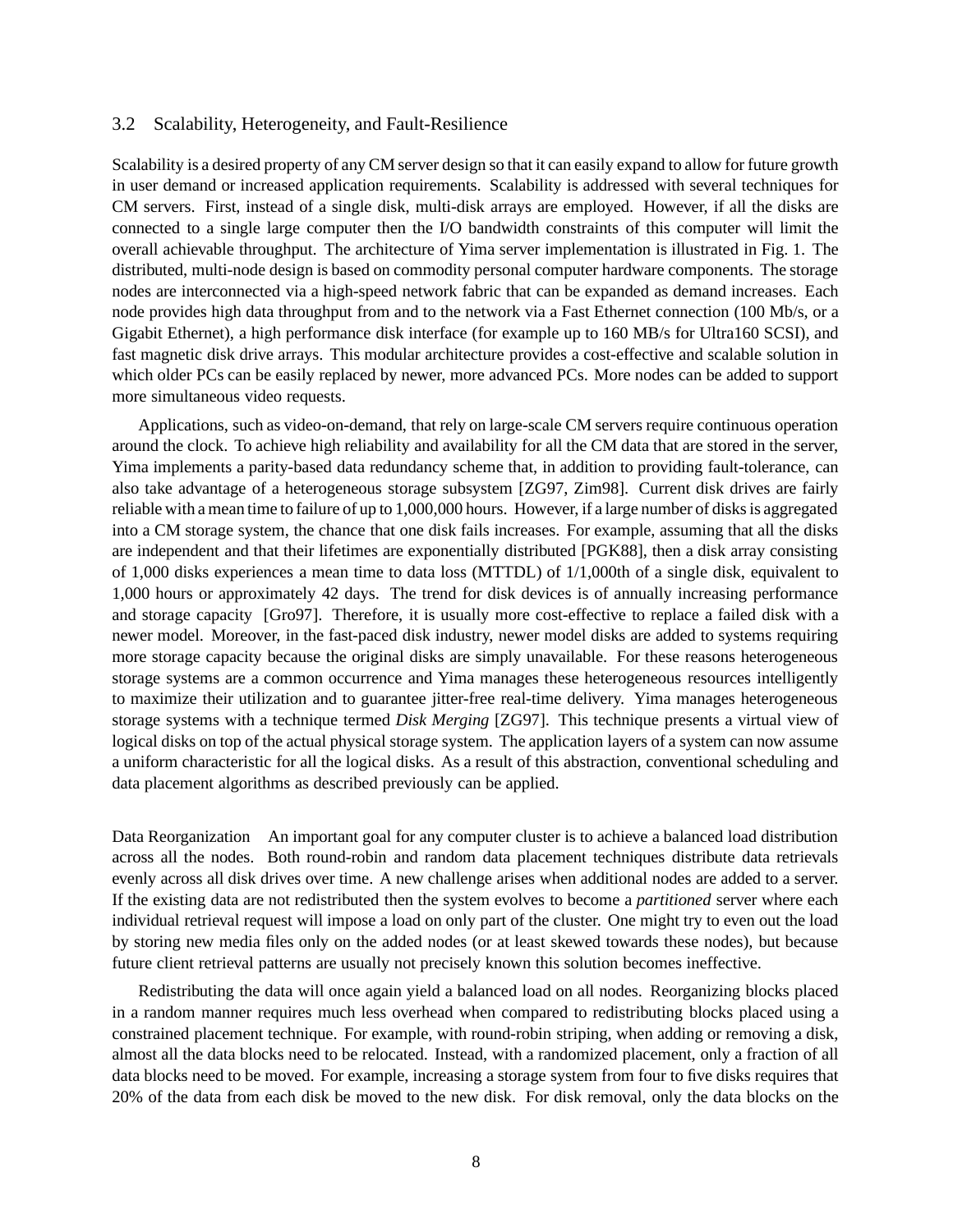disk that is scheduled for removal must be relocated. Redistribution with random placement must ensure that data blocks are still randomly placed after disk scaling (adding or removing disks) to preserve the load balance.

As described in Sec. 3.1, we use a pseudo-random number generator to place data blocks across all the disks of Yima. If the number of disks does not change, then we are able to reproduce the random location of each block. However, upon disk scaling, the number of disks changes and some blocks need to be moved to different disks in order to maintain a balanced load. Blocks that are now on different disks cannot be located using the previous random number sequence, instead a new random sequence must be derived from the previous one. In Yima we use a composition of random functions to determine this new sequence. Our approach, termed SCAling Disks for Data Arranged Randomly or SCADDAR, preserves the pseudo-random properties of the sequence and results in minimal block movements after disk scaling while it computes the new locations for data blocks with little overhead [GSYZ00]. This algorithm can support scaling of disks while Yima is online.

#### 3.3 Yima Multi-Node Server Architecture

Yima servers are built from clusters of multiple server CPUs which we refer to as *nodes*. Each node connects to a common network fabric via Fast or Gigabit Ethernet. A distributed file system provides a complete view of all the data on each node without the need to replicate individual data blocks (except as required for fault-tolerance [ZG97]). A Yima cluster can run in one of two possible modes: master-slave or bipartite. We will now describe each one in turn.

Master-Slave Design (Yima-1) One technique to enable a server application to access the storage resources located on multiple nodes is to introduce a distributed file system. With this design, an application running on a specific node operates on all its files through the distributed file system layer, which transparently provides access to local and remote data. If remote data are read or written, then the distributed file system forwards the data via a network protocol to the corresponding node.

The Yima-1 software consists of two components: the Yima-1 high-performance distributed file system and the Yima-1 media streaming server asshown in Fig. 3. The distributed file system is actually comprised of multiple File I/O modules located on each node. The media streaming server itself is composed of a scheduler, a Real-Time Streaming Protocol (RTSP [SRL98]) module and a Real-Time Protocol (RTP [SCFJ96]) module, see Fig. 6. Each Yima-1 node may either run only the distributed file system, in which case the Yima-1 media streaming server is inactive, or both components. A node running only the file system is said to have *slave* capabilities while a node running both components is said to have *master* and *slave* capabilities.

A master server node is the point of contact for a client during a session. A session is defined as a complete RTSP transaction for a continuous media stream, starting with the DESCRIBE and PLAY commands and ending with a TEARDOWN command. When a client requests a data stream using RTSP, it is directed to a master server node. If multiple master nodes exist in the cluster, then this assignment is decided based on a round-robin domain name service (RR-DNS) or a load-balancing switch. Each master node retrieves and streams the corresponding data to its various clients. To satisfy the real-time constraints of each data stream, the distributed file system is optimized for fast block access and transfer between nodes. Furthermore, it keeps track of the locations (i.e. disk number) of all data blocks for each media file. This is facilitated by using a pseudo-random number generator that determines the particular disk number that a specific block falls onto based on a seed value as previously described in Sec. 3.1. The master node also must keep configuration files that provide the disk-to-node mapping for all disks. Requests for blocks can then be brokered to correct slave nodes which are connected to the particular disk containing the requested data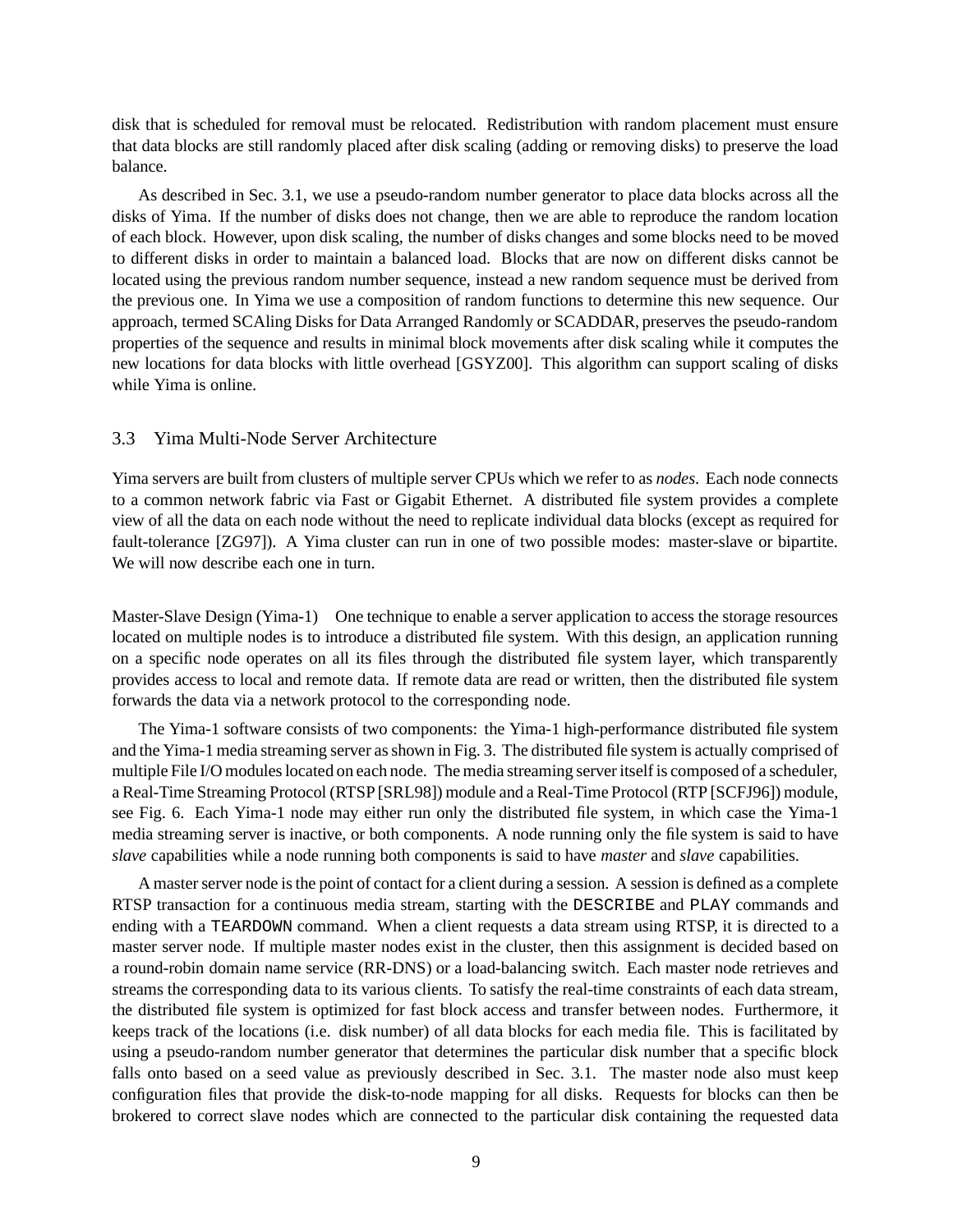

Figure 3: Yima-1 software design. A master node becomes active when clients establish sessions with it. Otherwise master nodes remain inactive.

block.

One major advantage of using a distributed file system, which transparently maps remote data into a local address space, is that applications need not be aware of the distributed nature of the storage system. Hence, even applications that were designed for a single node can to some degree take advantage of a cluster organization. In fact, the Yima-1 media streaming server component is based on the Darwin Streaming Server<sup>™</sup> (DSS) project by Apple Computer, Inc. The DSS code assumes that all media data are located in a single, local directory. Enhanced with our distributed file system, multiple copies of the DSS code (each running on its own master node) were able to share the same media data.

With this architecture, the ease of utilizing clustered storage is offset by some major performance problems. The master node can easily become a bottleneck since all transmitted data funnels through it. Even more significantly, the master-slave architecture leads to heavy inter-node traffic which may saturate inter-node links. The outgoing network traffic, the inter-node traffic and the CPU load of the master nodes all increase as the number of sessions increases. Furthermore, a master node potentially becomes a single point of failure such that all sessions are lost if it fails. These drawbacks motivated the design of Yima-2 which addresses these issues to provide a higher performing and more scalable solution.

Finally, we require a bit rate smoothing technique to support the delivery of variable bit rate media. In our implementation of Yima-1, we use a binary variation: a stream is sent at a rate of either  $R_N$  or zero megabits per second, where  $R_N$  is the transfer rate across a network.  $R_N$  is fixed at a value between the average and maximum consumption rate of a stream (the correct value depends on the client buffer size). We denote this as the pause/resume transmission scheme since the client issues pause and resume commands to the server depending on how full the client buffer is. A disadvantage of this technique is that it may temporarily require a higher link transmission rate than other smoothing techniques. Additionally, its on/off nature can lead to bursty traffic. Advantages include its simple design and that it can be applied dynamically to streams that are in progress without any precomputation other than knowing the maximum consumption rate.

Bipartite Design (Yima-2) The design of Yima-2 addresses almost all of the limitations of Yima-1. It is based on a *bipartite* model. Recall that with the Yima-1 master-slave design, the slave nodes forward all data blocks to the master node where the blocks are placed into the correct order and scheduled for transmission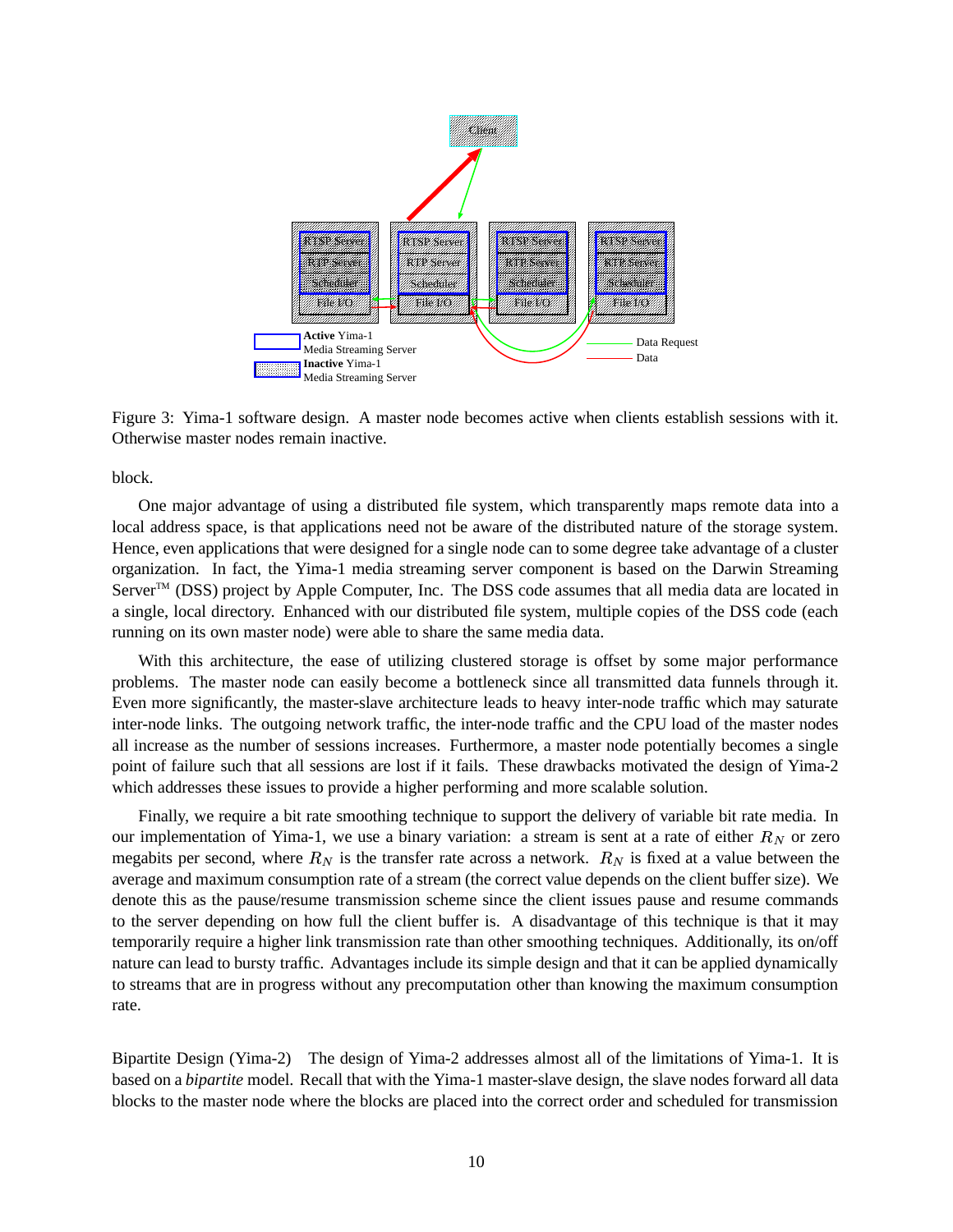to the clients.

Hence, from the viewpoint of a single client, the scheduler, the RTSP and the RTP server modules are all centralized on a single master node. Yima-2 expands on the decentralization by keeping only the RTSP module centralized (again from the viewpoint of a single client) and parallelizing the scheduling and RTP functions as shown in Fig. 4. Hence, every node retrieves, schedules, and sends data blocks that are stored locally directly to the requesting client, thereby eliminating the bottleneck caused by routing all data through a single node. The elimination of the master node bottleneck and the distribution of the scheduler reduces the inter-node traffic to only control related messages, which is orders of magnitude less than the streaming data traffic. The term "bipartite" relates to the two groups, a server group and a client group (in the general case of multiple clients), such that data flows only between the groups and not between nodes of a group. Although the advantages of the bipartite design are clear, its realization imposes several new challenges. First, since clients are receiving data from multiple servers, a global order of all packets per session needs to be imposed and communication between the client and servers needs to be carefully designed, see Sec. 5. Second, an RTSP server node still needs to be maintained for client requests. The original DSS code component of our Yima-1 media streaming server clearly did not fit the Yima-2 decentralized model and it needed to be replaced with a distributed scheduler and RTP server. Lastly, a flow control mechanism is needed to prevent client buffer overflow or starvation.

With Yima-2, each client maintains contact with one RTSP module for the duration of a session for control related information (such as PAUSE and RESUME commands). For load-balancing purposes each server node may run an RTSP module. For each client, the decision of which RTSP server to contact can be based on either a round-robin DNS or a load-balancing switch. However, contrary to the Yima-1 design, if an RTSP server fails, sessions are not lost — instead they are reassigned to another RTSP server and the delivery of data is not interrupted.

With Yima-2, we replaced the DSS-based server component with our own light-weight code that accomplishes the distributed scheduling, handles multiple concurrent client sessions (via the RTSP protocol), and transmits media data as RTP streams. For the storage of media blocks we adapted the MPEG-4 *file format* as specified in MPEG-4 Version 2 [MP4]. The MP4 file format is a flexible container format that is based on the QuickTime™ file format from Apple Computer, Inc. Its structure is object-oriented and stores both a hierarchy of metadata (also called *atoms*) and the media data itself. Metadata known as *hint tracks* provide instructions on how to packetize and deliver the media data according to, for example, the RTP protocol. In Yima-2 we expanded on the MP4 format by allowing compressed media data other than MPEG-4 to be encapsulated (e.g., MPEG-2). This gives us the flexibility of easily delivering any data type by augmenting it with MPEG-4 conforming metadata information while still being compatible with the MP4 industry standard. Our server is multi-threaded with each thread having a specific task as shown in Fig. 4. We are using the thread library *Qpthread*, that handles message queues and thread pools. The result is a light-weight, easily extendible server framework.

In order to avoid bursty traffic caused by the pause/resume transmission scheme of Yima-1 (as described in further detail in Sec. 4.1), the client controls the data transmission rate in Yima-2. By periodically sending slowdown or speedup commands to the Yima-2 server, the client can receive a smooth flow of data by monitoring the amount of data in its buffer. If the amount buffer data decreases (increases), the client will issue speedup (slowdown) requests. Thus, the amount of buffer data can remain close to constant. This mechanism will complicate the server scheduler logic, but bursty traffic is greatly reduced as shown in Sec. 6.2.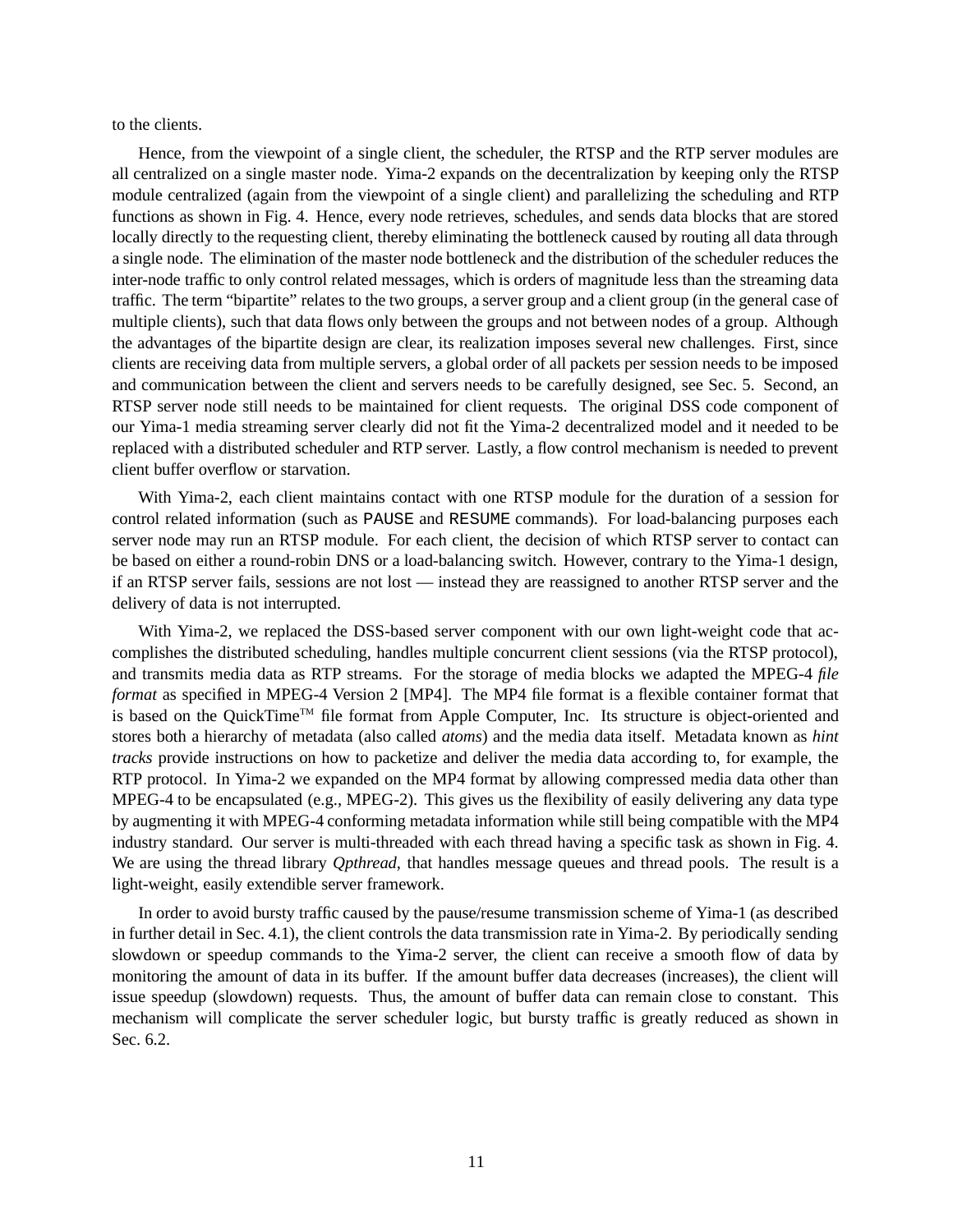

Figure 4: Yima-2 software design. An RTSP module becomes active when clients establish sessions with it. Otherwise the RTSP module remains inactive.



Figure 5: Panoramic video and 10.2 channel audio playback system block diagram. Two Yima clients are used to render 5 channels of synchronized video (i.e., a mosaic of  $3000 \times 480$  pixels) and 10.2 channels of synchronized audio (the 0.2 refers to two low-frequency channels, e.g., subwoofers).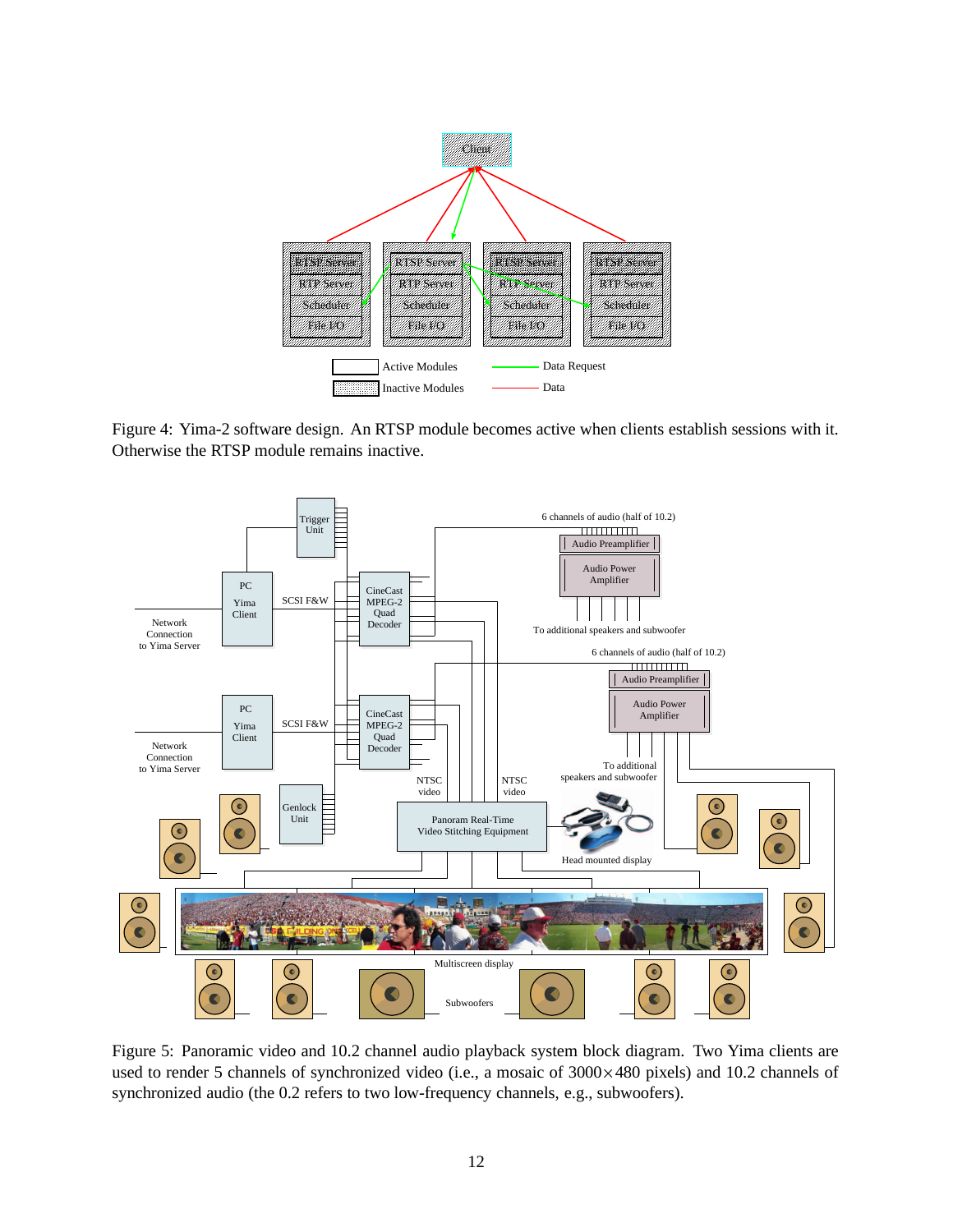

Figure 6: Common components in a CM server and client that adhere to the industry standard RTSP and RTP protocols. Additional components may be present for content, user and billing management that are not shown in this figure.

# 4 Client Systems

We have built a client application called the *Yima Presentation Player* to demonstrate and experiment with our Yima server. The Yima player can display a variety of media types and is available for both Linux and Windows platforms. Clients receive streams via standard RTSP and RTP communications, which are detailed in Sec. 5. In the following sections we describe the client design and how it handles various media types. We start with an overview of our playout buffer management technique that is common across all media types. In Sec. 4.3, we report on the current state of our HDTV client. Finally, we describe how we can achieve stream synchronization across multiple clients required by certain applications in Sec. 4.4.

### 4.1 Client Buffer Management

A circular buffer in the Yima Presentation Player reassembles media streams from RTP packets that are received from the server nodes. Recall that Yima supports variable bit rate media. Numerous techniques have been proposed in the literature to transmit VBR media (for an overview see [AG98]). Most of the techniques *smooth* the *consumption* rate  $R_C$  by approximating it with a number of constant rate segments. Such smoothing algorithms implemented at the server side need complete knowledge of  $R_C$  as a function of time to compute each segment length and its appropriate constant bit rate. Segment boundaries are determined based on the following two assumptions: (1) the data transfer takes a fixed amount of time and (2) no data are lost, hence the client buffer fullness can be computed. Neither of these two assumptions is true in real world networks, where packet delays and drops are common.

To work in a dynamic environment we based our buffer management techniques on a flow control mechanism. A circular buffer of size  $B$  accumulates the media data and keeps track of two watermarks: buffer overflow  $WM_O$  and buffer underflow  $WM_U$ . Data are consumed from the same buffer by the decoding thread. We introduce two schemes termed the pause/resume scheme and the  $\Delta p$  scheme and describe them as follows.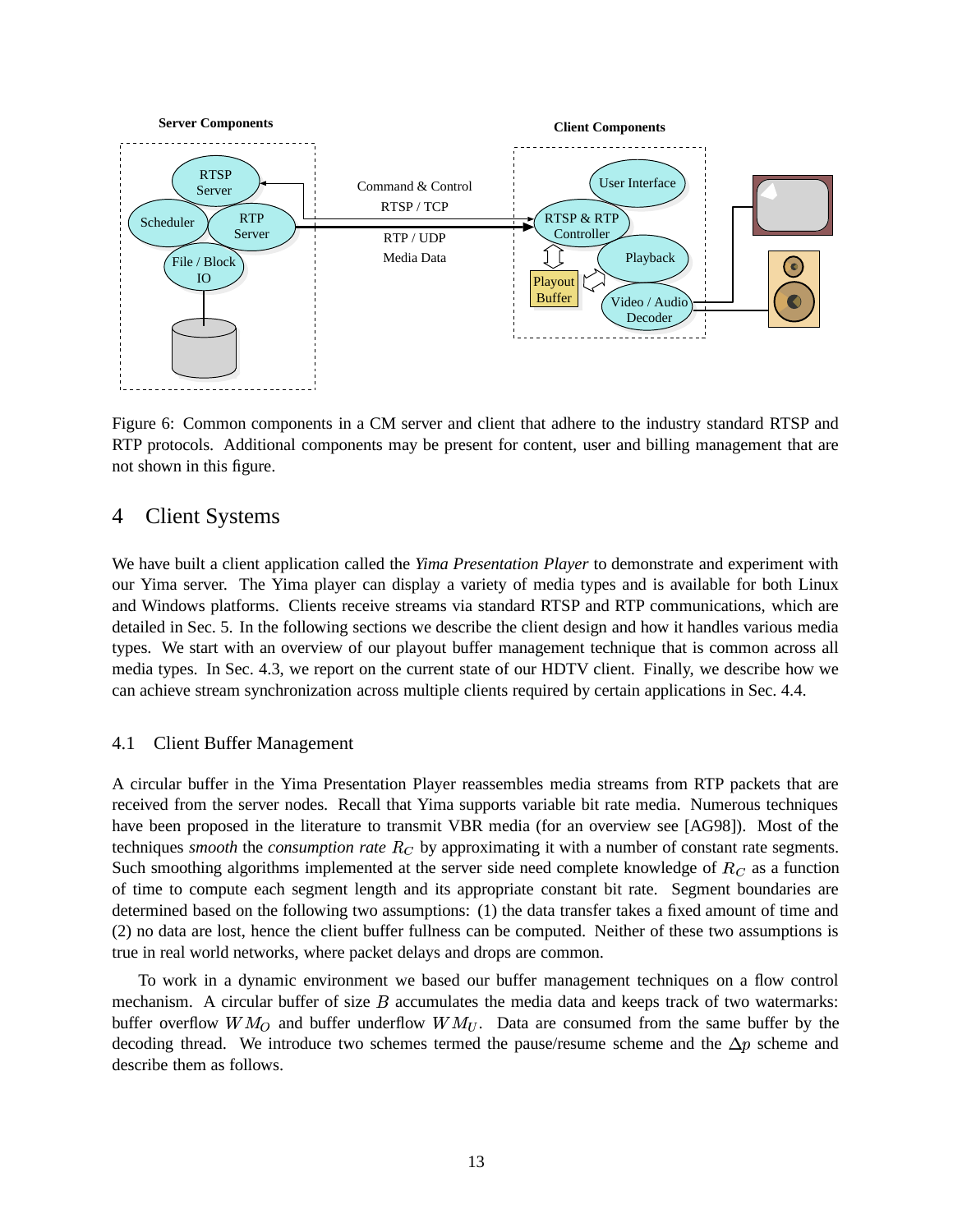Pause/Resume If the data in the buffer reaches  $WM_O$ , the data flow from the server is paused. The playback will continue to consume media data from buffer. When the data in the buffer reaches the underflow watermark  $WM_U$ , the delivery of the stream is resumed from the server. If the delivery rate  $(R_N)$ of the data is set correctly then the buffer will not underflow while the stream is resumed.

In an ideal case the server could be paused and resumed instantaneously and the watermarks could be set as follows:  $WM_O = B$  and  $WM_U = 0$ , where B is the buffer size. However, in a real world implementation the processing of pause and resume results in some delays (Yima uses the RTSP commands PAUSE and PLAY for these purposes). The accurate values of  $WM_O$  and  $WM_U$  are calculated as follows. After a pause request is sent out, the server is still sending data during a short time  $T_d$ , where  $T_d$  is the one-way delivery time from server to client. The data accumulated during  $T_d$  is  $(R_N - R_C) \times T_d$ . Hence, the buffer overflow watermark must be set to

$$
WM_O \leq B - (R_N - R_C) \times T_d \tag{1}
$$

to avoid a buffer overrun. Similarly, the buffer underflow watermark must be set to

$$
WM_U \ge R_C \times T_d \tag{2}
$$

The delay time  $T_d$  depends on the network delay between the client and the server as well as the server request processing time and must be empirically obtained. Finally, the following condition must hold:  $WM_O \geq WM_U$ . If this condition is not met then the buffer size B is not large enough for this operating environment. Although the pause/resume technique is a simple, clean design, if pausing and resuming actions coincide across multiple sessions, then bursty traffic will become a noticeable effect.

Client-controlled  $\Delta p$   $\Delta p$  is the inter-packet delivery time used by the schedulers to schedule the transmission of packets to the client. A global  $\Delta p$  is maintained across all the schedulers of all the server nodes. Schedulers use the Network Time Protocol (NTP) as the common time across nodes in order to know when to send packets. Using NTP and the timestamp of each packet, server nodes send packets in order at  $\Delta p$  time intervals. The  $\Delta p$  delivery rate at which packets are sent should be adjusted to match the client-side variable consumption rate as closely as possible. This adjustment is fine-tuned by the client by updating the server with new  $\Delta p$  values based on the amount of its buffer data. The client-side buffer is used to smooth out any fluctuations in network traffic which might lead to late packets. Thus, the client adjusts the amount of data within this buffer by issuing speedup and slowdown commands to the server to keep the amount of data between predetermined overflow and underflow watermarks. Ideally, by fine-tuning  $\Delta p$ , the client should be able to keep a constant amount of buffer data throughout the session. Speedup commands decrease the  $\Delta p$  value while slowdown commands increase the  $\Delta p$  value. The initial default  $\Delta p$  value needs to be small enough to quickly fill the buffer to a desired amount. Changing the  $\Delta p$  is the control mechanism which affects the amount of data within the buffer. This control mechanism can be used to enable different types of policies such as a policy dictating the fastest possible delivery rate given a specific server load and network load.

To compute the amount of  $\Delta p$  fluctuation, the client issues commands to speedup or slowdown the data stream as shown in Fig. 7. Several watermark thresholds are used to fine-tune the streaming rate. As the amount of client buffer data approaches the overflow watermark, the client will increase  $\Delta p$  first by 10% and eventually by 20% if the amount continues to increase. Similarly, as the amount of data approaches zero due to a high consumption rate, the client will speedup the delivery rate by decreasing  $\Delta p$  first by 10% and then by 20%. As in Yima-1, if the amount of data reaches either the overflow or underflow watermarks, then PAUSE or RESUME commands are issued, respectively. A RESUME command will set  $\Delta p$  to the initial default value. The percentages of increase and decrease were chosen in accordance to the characteristics of our media. Differing media consumption rates may necessitate a different set of percentages for optimized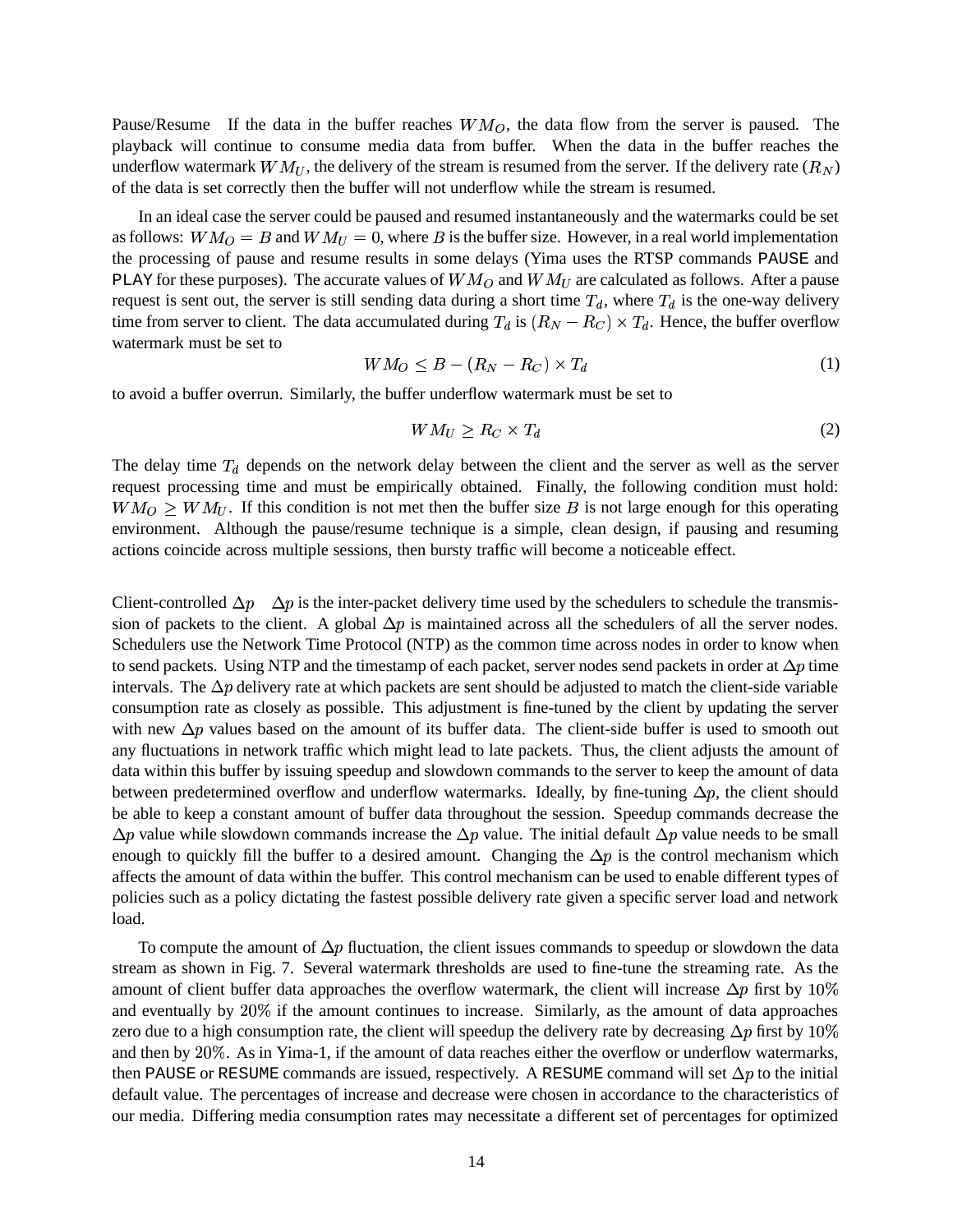

Figure 7: The amount of data in the client buffer triggers the client to issue speedup or slowdown commands if a threshold is crossed.

delivery smoothness. Thus, the client is able to control the delivery rate of received data to achieve smoother delivery and prevent bursty traffic.

#### 4.2 Yima Presentation Player Media Types

We have experimented with a variety of media types for our Yima player. Fig. 6 shows the three-threaded structure of the player. The Playback thread is responsible for interfacing with the actual media decoder. The decoder can either be software or hardware based. Table 2 lists some of decoders that we incorporated.

First, we started with CineCast™ hardware MPEG decoders from Vela Research. They support both MPEG-1 and MPEG-2 video and 2 channel audio. However, content that includes 5.1 channels of audio (i.e., Dolby Digital) is not recognized. To remedy for this situation, we use the open source *ac3dec* audio library to downmix 2 channels from the 5.1 channels of received audio. Hence, the CineCast decoders process the video and the PC sound cards render the 2 channels of audio. However, this solution presented a problem in that the audio and video were not synchronously displayed. Extensive fine tuning was performed to shift the audio to match the video.

Next, we moved to a Dxr2™ PCI card from Creative which can decompress both MPEG-1 and 2 video in hardware. Additionally it decodes MPEG audio and provides a 5.1 channel Dolby Digital audio output terminal. With this solution the multi-channel audio synchronization was accomplished in hardware and the rendering presented no problems.

With the emergence of MPEG-4 we started to experiment with a software decoder called *DivX;-)* [Hib01]. Using this decoder, we can decompress MPEG-4 data entirely in software without any specialized hardware. MPEG-4, a newer standard than MPEG-2, provides a higher compression ratio. A typical 6 Mb/s MPEG-2 media file may only require a 800 Kb/s delivery rate when encoded with MPEG-4. Sec. 6.3 contains details on one of our end-to-end experiments, where we delivered an MPEG-4 video stream at near NTSC quality to a residential client site via an ADSL connection.

### 4.3 HDTV Client

The streaming of HD content presented several challenges for our Yima implementation. First, HD media require a high transmission bandwidth. For example, a video resolution of  $1920 \times 1080$  pixels encoded via MPEG-2 results in a data rate of 19.4 Mb/s. This turned out to be less of a problem at the server side because Yima was designed to handle high data rates.

We faced the more intriguing problems at the client-side. Consumer hardware decoders that can be easily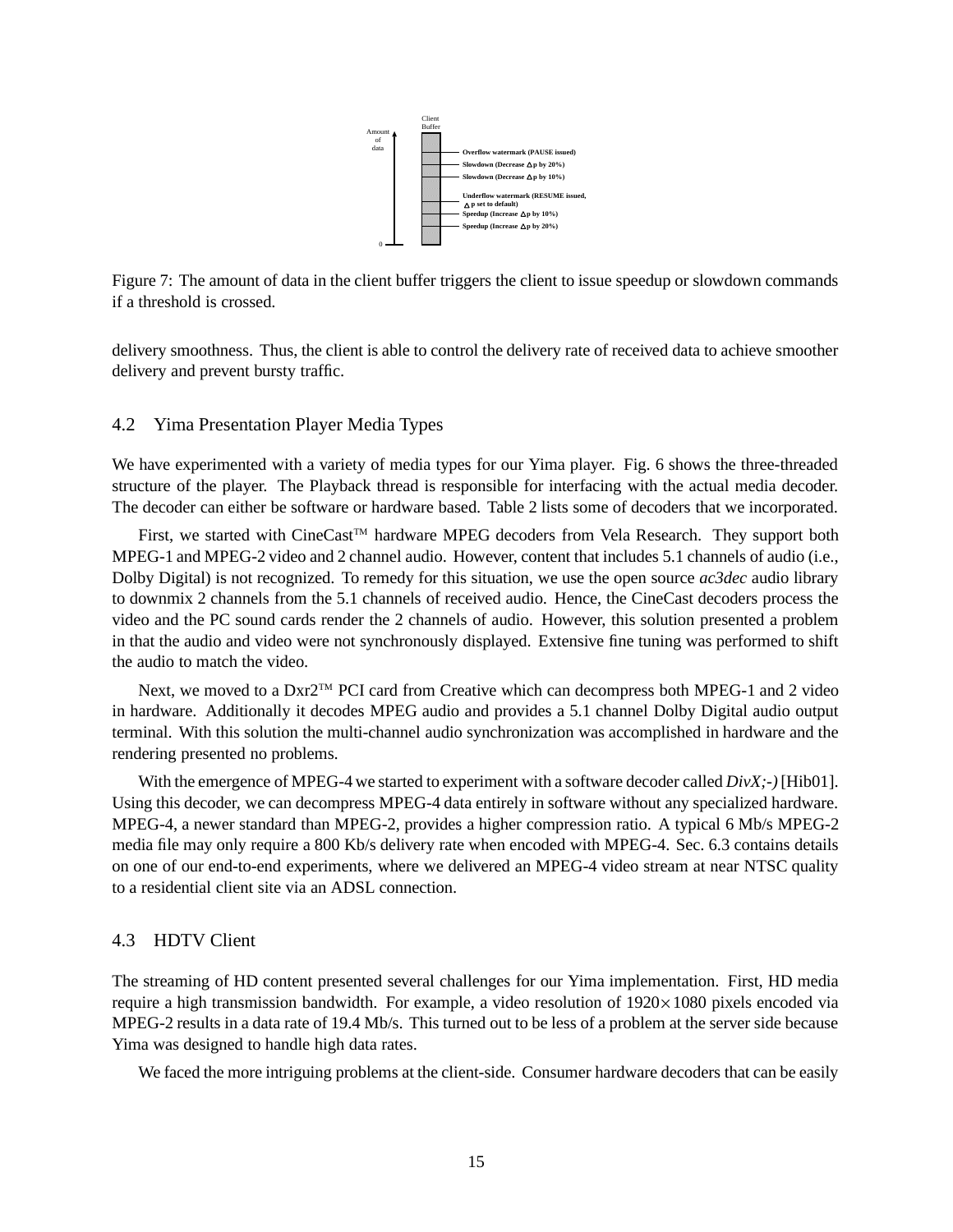integrated with our software are not yet available<sup>6</sup>. Professional solutions can cost up to tens of thousands of dollars. Hence we decided to integrate a software decoder. We started with a library from the *mpeg2dec* open source project. However, even though we were able to decode our content, achieving the real-time frame rates with HD video was non-trivial. HD media contains up to seven times more pixels per frame than standard NTSC video and hence requires much more CPU cycles to decode than, for example, a DVD movie. On a 933 MHz Pentium III we were able to achieve 13 to 14 frames per second<sup>7</sup>. The software decoder does take advantage of MMX and SSE multimedia instructions, but does not utilize the graphics chip iDCT capabilities. After further optimization to the code we are confident that we will achieve real-time decoding. A software decoder has the advantage of being cheap and easy to disseminate.

An additional problem was introduced with the software decoder: the interfacing with an actual HD television set. Both, resolutions and refresh rates of conventional computer monitors are different from what HD sets can handle. The  $4 \times 3$  aspect ratio of most computer monitors is different than the  $16 \times 9$  aspect ratio used with HD content. Also, unlike multi-sync monitors, HD sets usually only synchronize to the specific formats defined in the ATSC standard. We were able to overcome these limitations by configuring the computer graphics card to a non-standard, HD-compatible mode, such as  $1280 \times 720$ . Sometimes even the actual physical video connection can present a problem. Conveniently, our AF3.0HD test monitor from Princeton Graphics did have a 15-pin VGA-type input connector. For other models, which only feature YPbPr input terminals, a converter is needed (e.g., Audio Authority's model 9A60). This solution allowed us to configure the output also for  $960 \times 540$  progressive display, which the HD set interpreted similarly to  $1920 \times 1080$  interlaced video. In this lower resolution mode (which is still considerably better than NTSC) we were able to demonstrate full screen MPEG-4 compressed video at just over 2 Mb/s bandwidth, see Fig. 8. We estimate that full-resolution HDTV is hence possible at approximately 8 Mb/s with MPEG-4. An interesting application would be to upgrade the picture quality of the panoramic video described in the next section. The five synchronous video channels would require a total bandwidth of approximately 40 Mb/s and produce an astounding  $9000 \times 1000$  pixel display.

#### 4.4 Multi-Stream Synchronization

The flow control techniques implemented in the Yima client-server communications protocol allow us to synchronize multiple, independently stored media streams. Fig. 5 illustrates the client configuration for the playback of panoramic, 5 channel video and 10.2 channel audio. The five video channels originate from a 360-degree video camera system such as the FullView™ model from Panoram Technologies. The audio is recorded from multiple microphones. Each video channel is combined with two audio channels and encoded into a standard MPEG-2 program stream<sup>8</sup>. During playback, all of the streams must be rendered in tight synchronization such that the five video frames that correspond to one time instance are accurately combined into a panoramic 3000 $\times$ 480 mosaic every  $\frac{1}{30}$  of a second. The real-time seamless frame stitching is achieved with processing equipment from Panoram Technologies. A segment of the resulting panoramic video can either be shown on a wide-screen display or an observer may wear a head-mounted display (HMD). If the HMD is combined with a head tracking device, then the observer can freely "look around" (360 degrees) and experience a much more immersive visual sensation than is possible with a conventional display.

The experience is enhanced with surround audio that is presented phase-accurately and in synchronization with the video. 10.2 channels of immersive sound create a seamless, fully three-dimensional aural environment that preserves the correct spatial sound localization for a participant, even if he or she moves

 $6$ The Win-HD card from Hauppauge may be a candidate in the future.

<sup>&</sup>lt;sup>7</sup>With Linux 6.2 and XFree86 4.0.1 on an nVidia Quadro 2 graphics accelerator.

<sup>&</sup>lt;sup>8</sup>One stream is audio only because we have 5 video and 12 audio channels.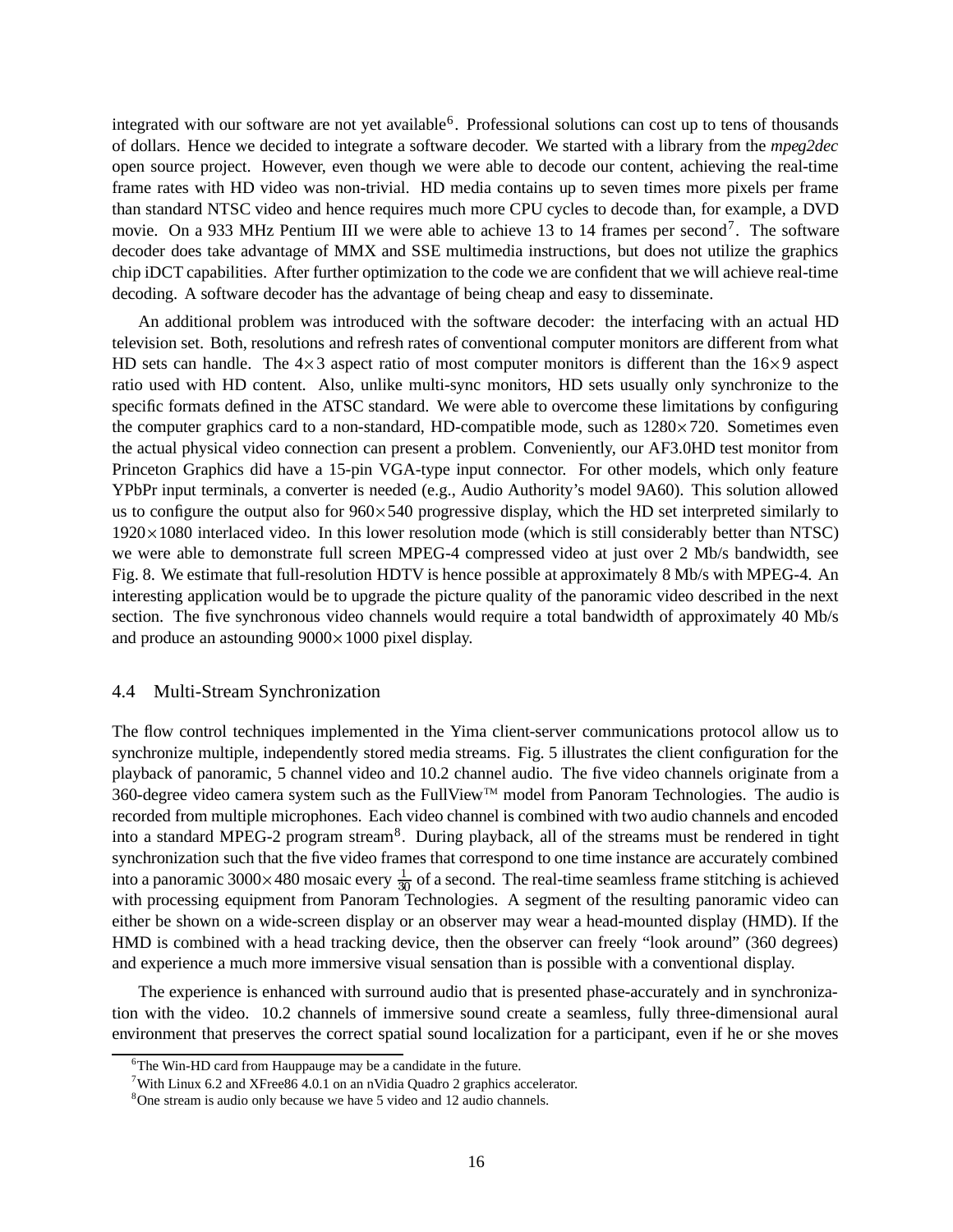

Figure 8: HDTV display connected to an Yima client. The Yima client can decode HD MPEG-2 formats in software up to the full the resolution of  $1920 \times 1080$  (with some degradation in the frame rate on a 933 MHz PC). The picture shows a quarter-resolution video with  $960 \times 540p$  pixels compressed via MPEG-4.

around in the environment. In our system we output the audio streams into mixing equipment which allows for interactive changes and adjustments. For example, undesirable room characteristics can be compensated before the audio signals are amplified and rendered with high-quality speakers.

Yima achieves such precise playback with two levels of synchronization: (1) coarse-grained via the flow control protocol and (2) fine-grained through hardware support. The flow control protocol allows us to maintain approximately the same amount of data for each MPEG-2 stream in the client buffers, even if there are variations in the bitrate across multiple streams. With this pre-requisite in place, we can lock-step the hardware MPEG decoders to produce frame-accurate output. For this we use multiple CineCast™ MPEG hardware decoders from Vela Research genlocked to one timing signal. The genlock signal assures that the current frame playout starts and stops together in all decoders. However, if one decoder originally started its playback several frames ahead of others, then this difference will actually be "locked in" instead of corrected. For example, if decoder A is three frames ahead of decoder B, then genlocking them together will always keep A three frames ahead of B because the genlock signal only provides synchronization within the current frame (however, there will be no drift). Moreover, lost packets which result in missing frames will affect the synchronization and may lead to drift. In our LAN we do not experience dropped packets, but a solution will eventually be required for WAN and Internet delivery. All streams need to be started precisely at the same time. The CineCast decoders provide an external trigger input for this purpose. In our system we can software-control this trigger to initiate the playback when all channels have sufficient initial data. Using two clients, each of them equipped with a 4-channel CineCast decoder, we are able to render up to eight synchronous streams of MPEG-2 data (i.e., 8 video and 16 audio channels).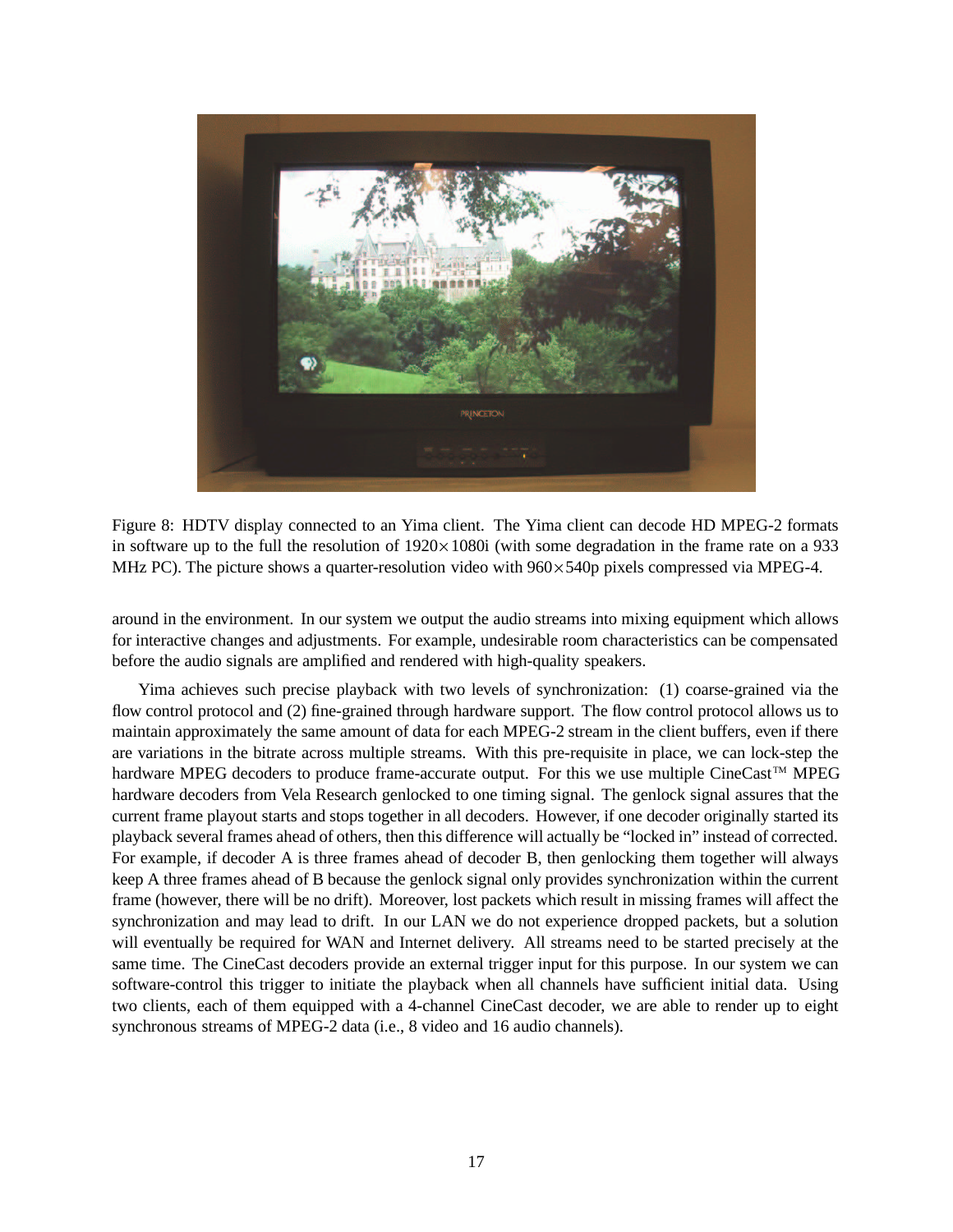# 5 RTP/UDP and Selective Retransmission

Yima supports the industry standard real-time protocol (RTP) for the delivery of time-sensitive data. Because RTP transmissions are based on the connection-less User Datagram Protocol (UDP), a data packet could arrive out of order at the client or be altogether dropped at some point along the network. The characteristics of real-time data places rigid constraints on packet delivery and may be sensitive to packet loss. If a missing packet does not arrive at the client before it is scheduled to be consumed, then it is considered lost. To achieve the best visual and aural quality possible, we start decoding a movie only after the arrival of an initial amount of data at the client-side buffer.

To reduce the number of RTP data packets lost between the server and client we implemented a selective retransmission protocol [PP96]. This protocol was configured to attempt at most one retransmission of each lost RTP packet only if it seemed likely (based on the round-trip packet delay) that the retransmitted packet would arrive in time for consumption by the decoder. With this technique the *raw* transmission data loss  $P_0 = p$  can be reduced to an *effective* data loss of

$$
P_{eff} = p \times (q + ((1 - q) \times p))
$$
\n(3)

where  $p$  is server-to-client and  $q$  is the client-to-server data loss probability. Eq. 3 assumes a different loss rate for both link directions since most broadband technologies (such as ADSL and cable modems) provide asymmetric throughput for upstream and downstream data flow. If the loss probability is identical in both link directions, then Eq. 3 simplifies to

$$
P_{eff\_symmetric} = p^2 \times (2 - p) \tag{4}
$$

As a result of this technique, the transmission of video/audio streams is more error-resilient for both local or wide area networks (LANs and WANs, e.g., Internet2). We report on the reduction in data loss in an end-to-end experiment in Sec. 6.3.

#### 5.1 RTP/UDP with Multiple Server Nodes and Selective Retransmission

When multiple servers deliver packets which are part of a single stream, as with Yima-2, the following question arises: If a data packet did not arrive, how does the client know which server node attempted to send it? In other words, it is not obvious to which node the client needs to send its retransmission request. There are two solutions to this problem: 1) the client computes which server node to issue the retransmission request to, or 2) the client broadcasts the retransmission request to all the server nodes.

Unicast approach Recall from Sec. 3.1, that the locations of the data blocks can be determined by regenerating a pseudo-random sequence. With the unicast approach, retransmission requests are addressed to a specific server node possessing the requested packet. The client can determine the source of a missing packet if it has all of the following information: the block ID of this packet, the seed of the movie, a mapping of which logical disks lay on which server nodes and the original pseudo-random number generator used to randomly distribute the data blocks. While this approach sends the retransmission request to the correct server node, the amount of meta-data needed by the client leads to greater complexity and book-keeping. Each time disks are added or removed from Yima during disk scaling, the disk-to-node mapping information needs to be passed onto the clients. Logically, the clients should be oblivious to the configurations and components of the file system. Moreover, if the client is low on resources, then the added computation of the packet locations would be unfavorable.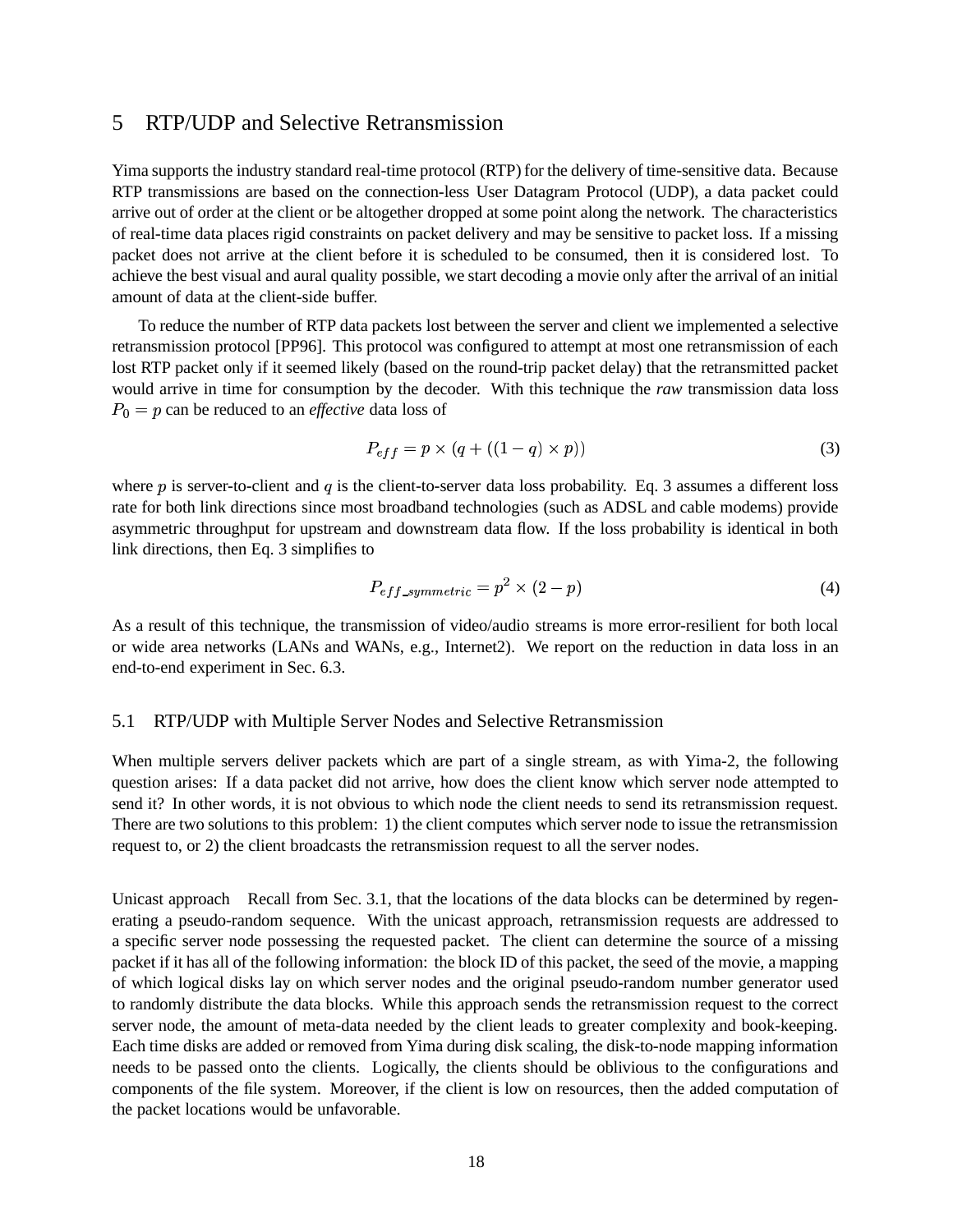Broadcast approach We have incorporated the broadcast approach into our Yima-2 design. Broadcasting the packet retransmission request to all of the server nodes places little load on the client since no computation to identify a specific server node is necessary. Instead, server nodes receive the request, check whether they hold the packet and either ignore the request or perform a retransmission. Thus the client remains unaware of the server sub-layers. Moreover, most local area networks have LAN IP addresses which can be used to multicast packets to all IP addresses on that LAN. In essence, the client could send a unicast of the retransmission request to the LAN IP address upon which the LAN gateway would broadcast the request to all the server nodes. So with the broadcast model, we separate the client from knowledge of the underlying server file system such as the server disk configurations and the random sequence of the data blocks.

Even though this technique works well in our system, we realize that it may impact the scalability of Yima-2. We plan to investigate other techniques, such as forward error correction (FEC) to find an optimal solution.

# 6 Experiments

We conducted a series of experiments to verify and evaluate our design choices and to provide evidence of improvements in Yima-2 vs. Yima-1. While the majority of our server and client tests were on our local area network, we also report on the results of a test across the public Internet. All of our experiments were conducted on the same hardware components in order to provide fair comparisons.

#### 6.1 Server Experiments

We made several design choices to improve the overall performance of Yima-2 over Yima-1. Most significantly, we eliminated the inter-node data traffic which limits the number of streams per node,  $\mathcal{N}$ , as shown in Eq. 5. This equation assumes full-duplex network links with a throughput of  $R_N$  each and  $m$  nodes. Intuitively, by increasing the number of nodes, the fraction of the data that is local decreases. The second factor  $\frac{1}{2-\frac{1}{m}}$  denotes the reduction that is due to the inter-node traffic. For large configurations the throughput is cut in half.

$$
\mathcal{N} = \frac{R_N \times m}{R_C + R_C \times (1 - \frac{1}{m})} = \frac{R_N \times m}{R_C} \times \frac{1}{2 - \frac{1}{m}}
$$
(5)

We tested the Yima-1 and Yima-2 software on a 4-way server configuration as described in Sec. 2. The MPEG-2 encoded test media required 8 Mb/s of bandwidth per stream. In the case of Yima-1, all four nodes were slave nodes and we increased the number of masters from 1 to 4. For Yima-2, we increased the number of participating nodes from 1 to 4, because every node sends out data.

Method of measurement We needed a way to measure the number of sustainable, concurrent clients. For Yima-1, the Darwin Streaming Server component of the Yima-1 media streaming server begins to exhibit a significant drop in throughput when the number of sessions increases to a point where the server bandwidth or the server CPU are maxed out. Because our system bottleneck is in the network, the available bandwidth maxed out before the CPU utilization. Hence, increasing the number of sessions by one should increase the total server throughput by 8 Mb/s. The maximum number of sustainable, concurrent clients is determined when an 8 Mb/s increase in throughput is not observed after increasing the number of sessions by one.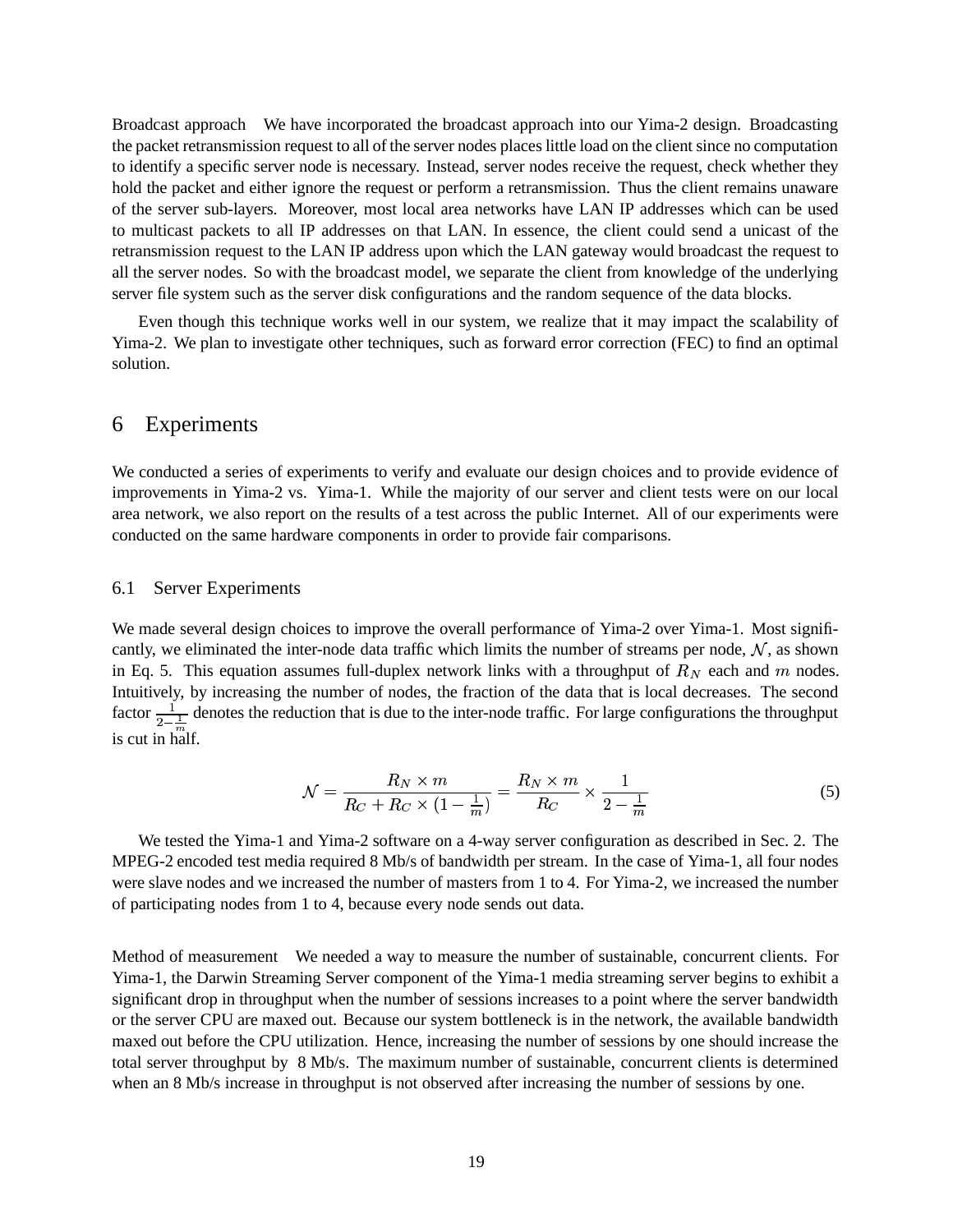

Number of concurrent client connections (@ 8 Mb/s each)

Figure 9: The number of client streams (at 8 Mb/s) that can be supported with the Yima-1 and the Yima-2 architecture asthe number of nodes increases. The inter-node data traffic clearly limitsthe Yima-1 scalability.

For Yima-2, a noticeable increase in hiccups will occur when the number of sessions increases beyond a certain number of sustainable, concurrent sessions. Again, this is the point at which the available network bandwidth begins to max out. To find this threshold, we considered that the maximum number of sessions had been reached when the last session admitted experienced a  $2\%$  delay of packets. A delayed packet is defined as a packet which was sent 1 or more seconds too late. We observe that visual and audible quality degrades significantly when the number of delayed packets is  $> 2\%$ .

A limiting factor to the results which we obtained for our experiments is that the network cards supplied by our server manufacturers seemed to only support a maximum uplink delivery rate of 50 Mb/s instead of the expected 100 Mb/s. However, the results for our experimental sets were all performed on the same hardware components so that the relative performances are compared fairly.

Measurement results The maximum number of sustainable 8 Mb/s data streams for Yima-1 and Yima-2 are shown in Fig. 9. Yima-2 exhibits an almost perfectly linear increase in the number of streams while Yima-1 levels off early. Of course, Yima-2 will also become sub-linear with larger configurations and/or low-bit-rate streams, but we are pleased to see that it scales much better than Yima-1. This expectation of non-linearity is attributed to the increase of inter-nodal control commands. We observe a decrease in the average number of supportable streams per server node as the number of server nodes is increased for Yima-1.

#### 6.2 Client Experiments

We conducted two sets of experiments on our client system. First, we compare the delivery rate of media streams for Yima-1 and Yima-2 over a period of time. Recall from Sec. 4.1 that Yima-1 utilizes the pause/resume method, which leads to bursty traffic, while Yima-2 uses the  $\Delta p$  method, which leads to a smoother delivery rate. The actual consumption rate is compared to the delivery rate using  $\Delta p$  and the similarity between the two verifies that the client attempts to keep a constant amount of data in its buffer.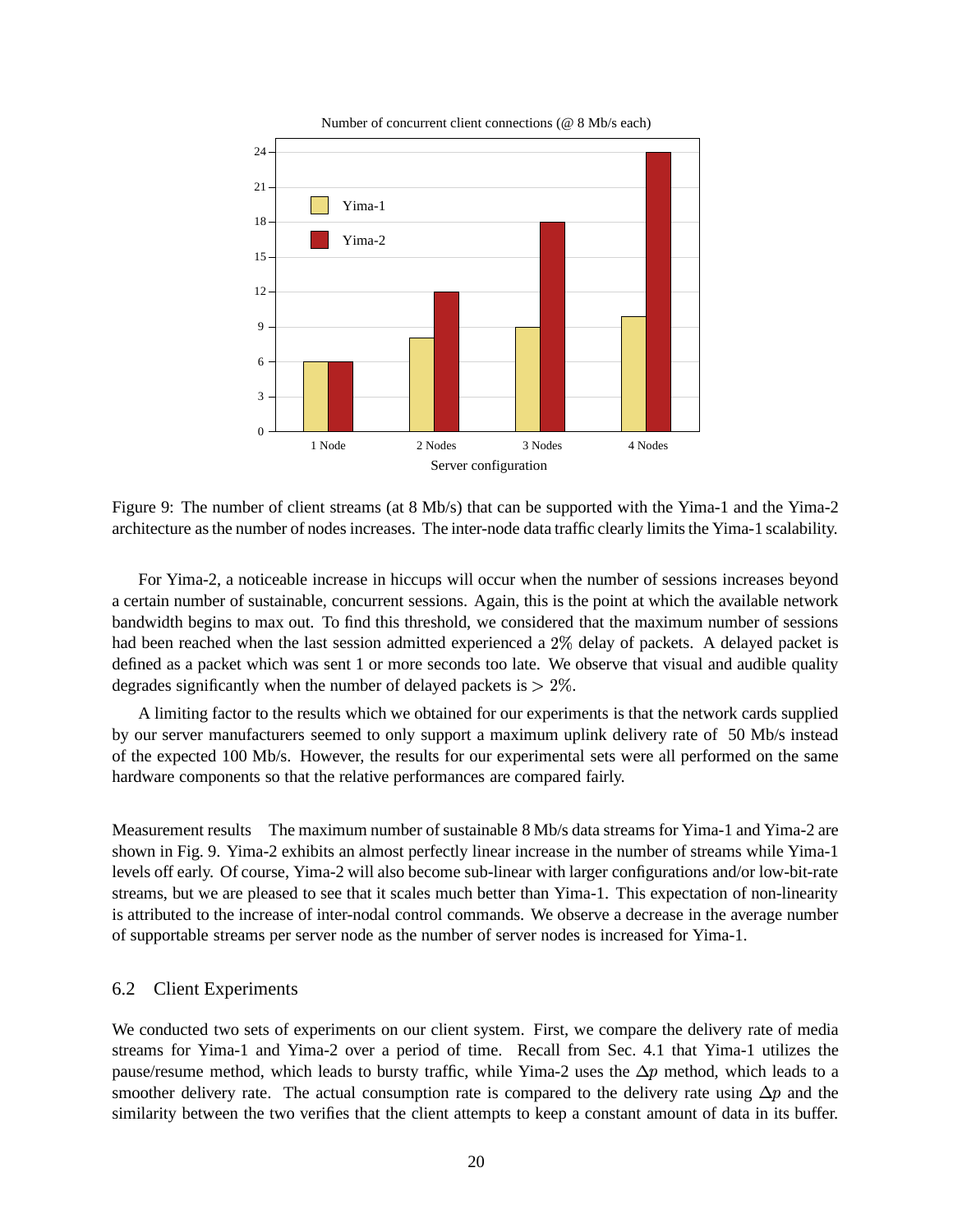

Figure 10: Yima end-to-end configuration.

The closer the amount of buffer data is to becoming constant, the closer the delivery rate will mimic the consumption rate. Keeping the amount of data in the buffer constant also improves client utilization of the buffer. The client can better allocate unused portions of memory for other uses if the amount of used buffer space is known beforehand.

In the second set of experiments, we evaluated the accuracy of our synchronization mechanism for multichannel clients. With our experimental setup we have been able to achieve frame accurate video playback over an extended period of time. Genlocked frames are played out very precisely with differences of at most a few milliseconds. Audio multi-channel synchronization is actually more critical because even slight time delays between two channels result in phase differences that can shift the position of an instrument from its correct rendering location to the left or right. Our audio content is sampled at either 44,100 or 48,000 Hz. Even a few samples worth of time difference can be noticed by a trained listener. To test our experimental setup we played the same content on combinations of two channels (out of eight possible channels on one CineCastTM MPEG decoder) and recorded the rendered signals as a stereo file. This stereo file was used as input into a program, written in Matlab, to find the sampling difference between the maximum crosscorrelations of a 90-second segment of each channel. Correlating all combinations of two channels resulted in either a 0 or 1 sample time difference between channels.

#### 6.3 End-to-End Experiments

There have been a number of reports of trials and deployments of video-on-demand services. However, little to no information is available about the architectural details and performance tradeoffs for these systems. We have used our Yima testbed to investigate the end-to-end performance of near NTSC quality video delivery over IP. Fig. 10 illustrates the experimental setup.

The data sent out from the Yima servers in our lab were transported via the USC campus network to the public Internet. Table 3 shows the data route between one of our test client locations and the Yima servers. The geographical distance between the two end points is approximately 40 kilometers. The client was set up in a residential apartment and linked to the Internet via an ADSL connection. The raw bandwidth achieved end-to-end between the Yima client and servers was approximately  $1 \text{ Mb/s}^9$ .

Our test media was encoded with an MPEG-4 software codec called "DivX;-)" [Hib01]. The high

 $9$ The ADSL provider did not guarantee any minimum bandwidth but stated that 1.5 Mb/s will not be exceeded.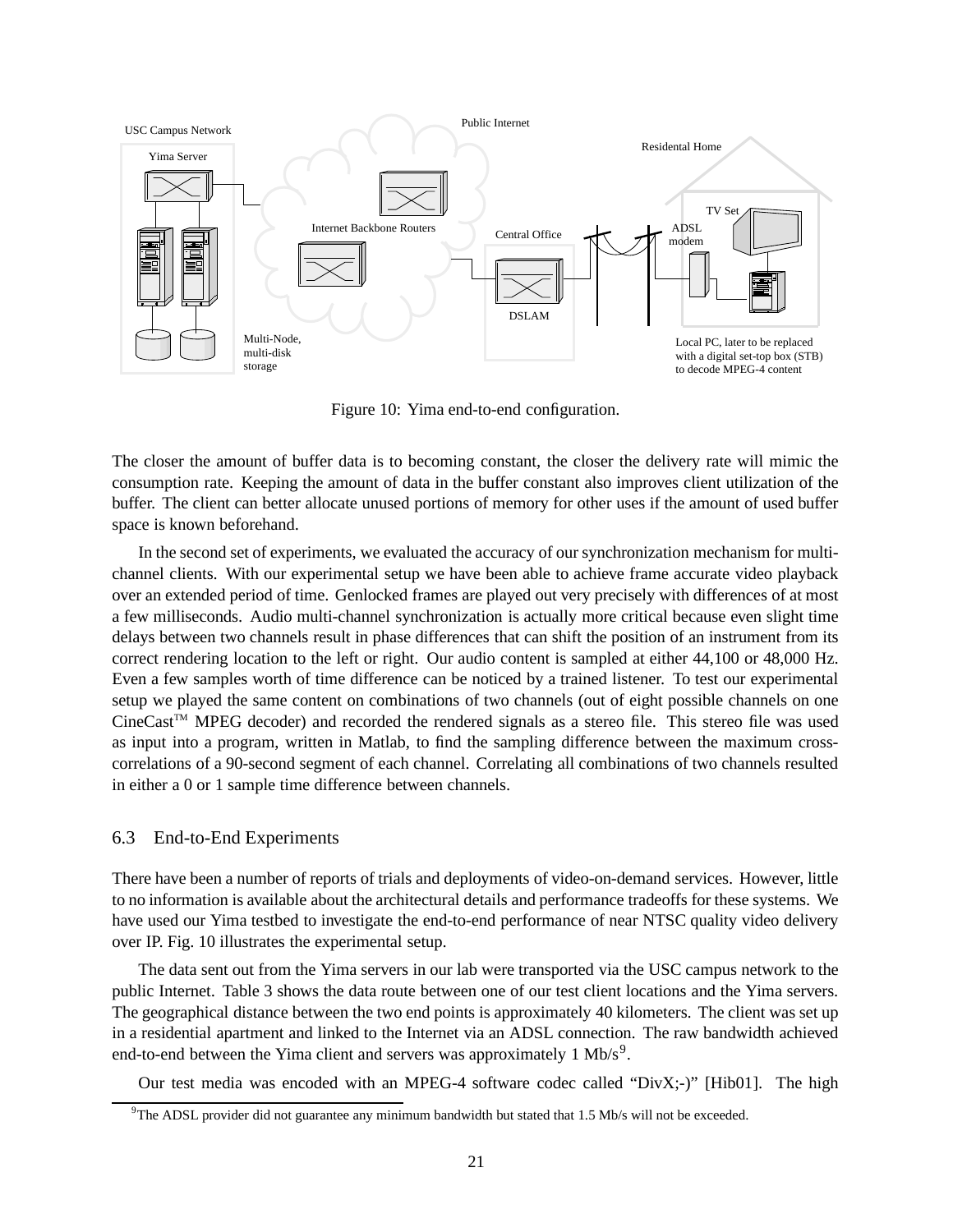| Hop# | Router                                             |
|------|----------------------------------------------------|
|      | user-2iniv81.dialup.mindspring.com (165.121.125.1) |
| 2    | 207.69.228.1 (207.69.228.1)                        |
| 3    | s4-1-1.1sanca1-cr1.bbnplanet.net (4.24.24.13)      |
| 4    | $p2-1$ .lsanca1-ba1.bbnplanet.net $(4.24.4.5)$     |
| 5    | $p0-0$ -0.1sanca1-cr3.bbnplanet.net $(4.24.4.18)$  |
| 6    | $s0.$ uscisi.bbnplanet.net $(4.24.40.14)$          |
| 7    | usc-isi-atm.ln.net (130.152.128.2)                 |
| 8    | rtr43-18-gw.usc.edu (128.125.251.210)              |
| 9    | rtr-gw-1.usc.edu (128.125.254.1)                   |
| 10   | zanjaan.usc.edu (128.125.163.158)                  |

Table 3: End-to-end route from one Yima client (located in West Covina, California, connected via an ADSL line) to the Yima server (USC campus, Los Angeles). The distance between the two locations is approx. 40 km.



Figure 11: The raw and effective packet loss for a MPEG-4 encoded movie segment of 10 minutes. The average declines from 0.365% to 0.098% with packet retransmissions.

compression ratio of MPEG-4 allows for near NTSC quality video transmissions at less than 1 Mb/s bandwidth requirement, suitable for a residential ADSL connection. For example, our test stream was encoded with a frame size of  $720 \times 576$  pixels and 25 frames per second (fps). The stream required an average of 105 KB/s (840 Kb/s) bandwidth for both the video and audio layers (audio was encoded in MPEG-1 Layer 3 format); the bit rate of a 10 minute video segment is shown in Fig. 2. This compares favorably with MPEG-1 which would require 1.5 Mb/s for a lower video resolution of  $320 \times 240$  pixels at 30 fps.

We have conducted several end-to-end video streaming playback tests with the physical setup described in the previous paragraphs and the selective retransmission scheme presented in Sec. 5. Figs. 11a and 11b illustrate the reduction in lost data from an average of 0.365% to 0.098% with this protocol in our test system. Note that the loss characteristic of a real network link is very bursty (as illustrated in Fig. 11a) as compared with the uniform approximations of Eqs. 3 and 4. Hence, the real reduction of the loss rate is less dramatic than would be expected from the analytical equations. However, in practice the protocol worked very well and some of the loss peaks are completely eliminated while others are reduced significantly.

The visual and aural quality of an MPEG-4 encoded movie at less than 1 Mb/s is surprisingly good. Our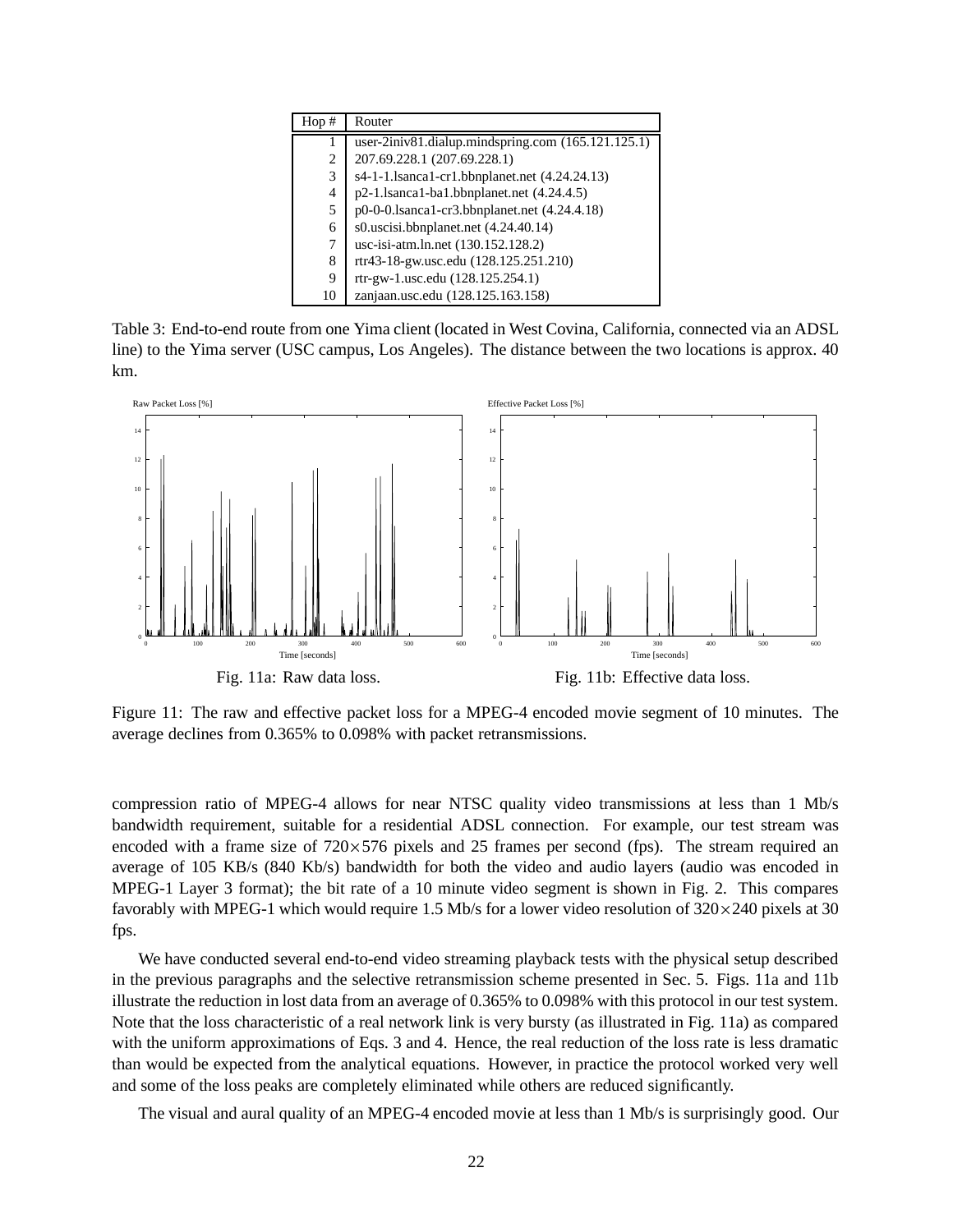test movie, encoded at almost full NTSC resolution, displayed some slight blocking artifacts during complex scenes that can be attributed to the high compression ratio. If a highly compressed movie is streamed over a network and packets are lost, then artifacts are visible. In our setup, because of the low packet loss rate, almost no degradation of the movie was noticeable compared with its local playback.

# 7 Conclusions and Future Work

Yima is a second generation scalable real-time streaming architecture, which incorporates results from first generation research prototypes, and is consistent with industry standards. By separating the physical disk subsystem used for data storage from logical storage units used for retrieval scheduling, Yima can support heterogeneous magnetic disks and can achieve fault-tolerance. By utilizing a pseudo-random block assignment technique, we are able to reorganize data blocks efficiently when new disks are added or removed. Furthermore, Yima has a rate-control  $mechanism$  that can be utilized by a control  $policy$  such as Super-streaming, to speedup and slowdown streams. Finally, it supports inter-stream synchronization.

In this article, we explained and compared two alternative designs for Yima: master-slave and bipartite. The former was implemented by porting an operational single-node server (i.e., Darwin Streaming Server) as a component on top of our distributed file server architecture. The advantage of this design as opposed to several independent single-node servers is its load balancing capabilities by avoiding the partitioning of the resources. The main disadvantage is that only a single-node (the master node) exists, from the client perspective, resulting in a bottleneck node and single point of failure. The latter was implemented from scratch utilizing our own lightweight streaming server components. The bottleneck node was eliminated in the bipartite design resulting in close to linear scale-up as we increase the number of nodes.

We also demonstrated that Yima is a working prototype. We discussed the details of its high-end client implementation, the communication protocol and its retransmission component, and Yima's handling of variable-bit-rate video. Finally, extensive sets of experiments were conducted to verify different aspects of our design. The results demonstrated the superiority of Yima-2 in scale-up and rate-control. It also demonstrated the effectiveness of the incorporated retransmission protocol.

We intend to extend Yima in three ways. First, we intend to co-locate Yima at a data center to stream several high-resolution audio and video content to our campus. This environment provides us with a good opportunity to not only perform several intensive tests on Yima but also collect detailed measurements on hiccup and packet-loss rates as well synchronization differences. Second, we plan to extend our experiments to support distributed clients from more than one Yima server. We already have three different hardware setups hosting Yima. By co-locating one Yima server cluster at an off-campus location and the other two servers in different buildings within our campus, we have an initial setup to start our distributed experiments. We have some preliminary approaches to manage distributed continuous media servers [SAK01] that we would like to incorporate, experiment with and extend. Finally, we performed some studies on supporting other media types, in particular the haptic  $[SKB<sup>+</sup>01]$  data type. Our next step would be to store and stream haptic data.

## 8 Acknowledgment

The authors would like to acknowledge Hong Zhu for his extensive contributions in the development of different Yima clients. Ashish Goel helped with the theoretical aspects of the SCADDAR algorithm and Christos Papodoupolos provided expertise for the network retransmission protocol. We would also like to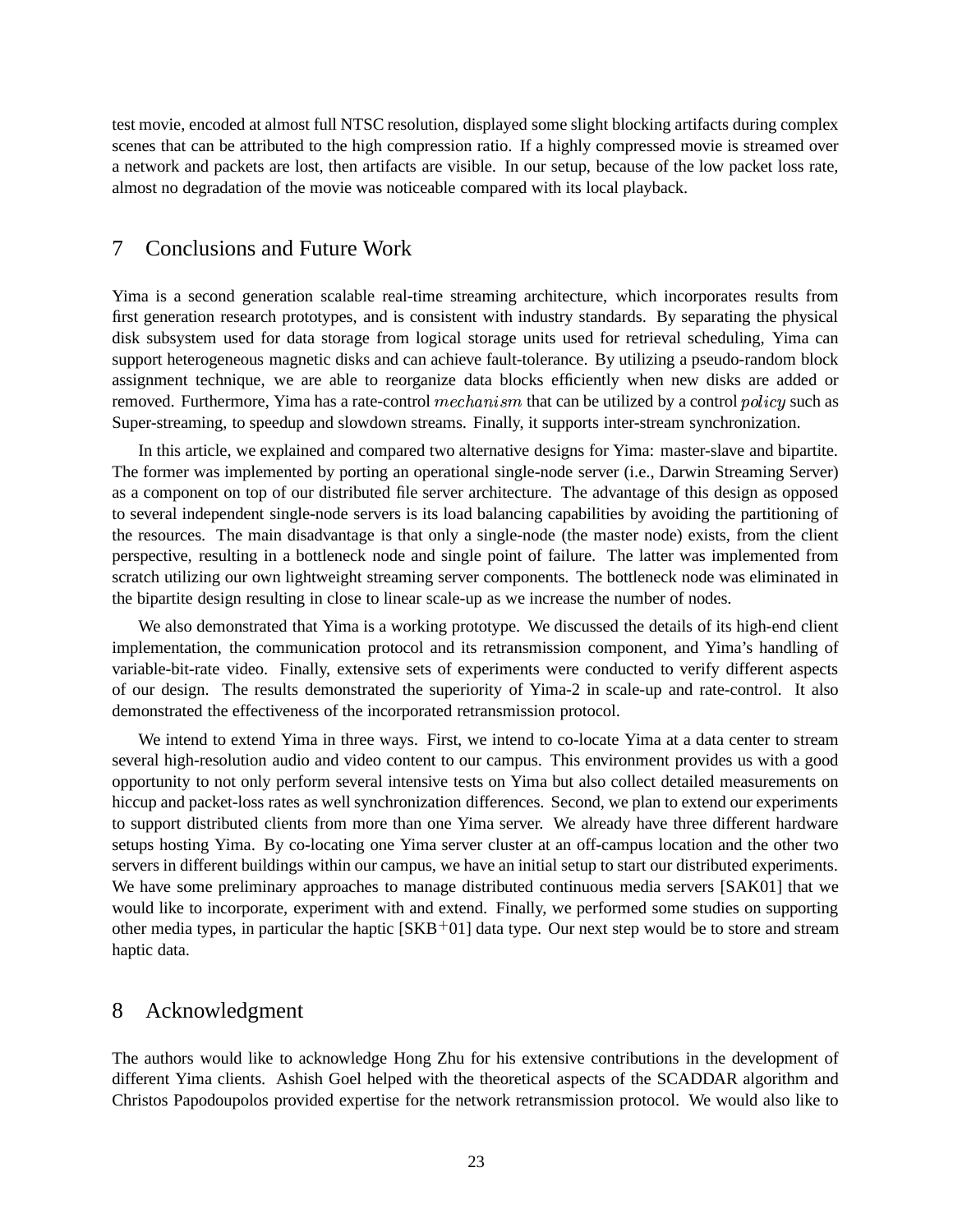thank the following students for helping us with the implementation of certain Yima server components: Farnoush Banaei-Kashani, Nitin Nahata, Atousa Golpayegani and Gary Zeng. Chris Kyriakakis and Ulrich Neumann were our contacts for the 10.2 channel audio and panoramic video content.

## References

- [AG98] J. A.M. and S. Ghandeharizadeh. An Evaluation of Alternative Disk Scheduling Techniques in Support of Variable Bit Rate Continuous Media. In *EDBT98,Valencia,Spain*, March 1998.
- [AH91] D. Anderson and G. Homsy. A continuous media I/O server and its synchronization. *IEEE Computer*, October 1991.
- [BBD<sup>+</sup>96] W. J. Bolosky, J. S. Barrera, R. P. Draves, R. P. Fitzgerald, G. A. Gibson, M. B. Jones, S. P. Levi, N. P. Myhrvold, and R. F. Rashid. The Tiger Video Fileserver. In 6<sup>th</sup> Workshop on Network and Operating System Support for Digital *Audio and Video*, Zushi, Japan, April 1996.
- [BGMJ94] S. Berson, S. Ghandeharizadeh, R. Muntz, and X. Ju. Staggered Striping in Multimedia Information Systems. In *Proceedings of the ACM SIGMOD International Conference on Management of Data*, 1994.
- [CCM97] E. Chang and H. Carcia-Molina. Efficient Memory Use in a Media Server. In *Proceedings of the International Conference on Very Large Databases*, 1997.
- [CGM96] E. Chang and H. Garcia-Molina. Reducing Initial Latency in a Multimedia Storage System. In *Proceedings of IEEE International Workshop on Multimedia Database Management Systems*, 1996.
- [CGS95] S. Chaudhuri, S. Ghandeharizadeh, and C. Shahabi. Avoiding Retrieval Contention for Composite Multimedia Objects. In *Proceedings of the VLDB Conference*, 1995.
- [FD95] C. S. Freedman and D. J. DeWitt. The SPIFFI Scalable Video-on-Demand System. In *Proceedings of the ACM SIGMOD International Conference on Management of Data*, pages 352–363, 1995.
- [FR94] C. Fedrighi and L. A. Rowe. A Distributed Hierarchical Storage Manager for a Video-on-Demand System. In *Storage and Retrieval forImage and Video DatabasesII, IS&T/SPIE Symp. on Elec. Imaging Science and Tech.*, pages 185–197, 1994.
- [GC92] D. J. Gemmell and S. Christodoulakis. Principles of Delay Sensitive Multimedia Data Storage and Rtrieval. *ACM Trans. Information Systems*, 10(1):51–90, Jan. 1992.
- [GKS95] S. Ghandeharizadeh, S. H. Kim, and C. Shahabi. On Configuring a Single Disk Continuous Media Server. In *Proceedings of the 1995 ACM SIGMETRICS/PERFORMANCE*, May 1995.
- [Gro97] E. Grochowski. Average Price of Storage and Internal (Media) Data Rate Trend, 1997. IBM Almaden Research Center, San Jose, California.
- [GS93] S. Ghandeharizadeh and C. Shahabi. Management of Physical Replicas in Parallel Multimedia Information Systems. In *Proceedings of the Foundations of Data Organization and Algorithms (FODO) Conference*, October 1993.
- [GS99] S. Ghandeharizadeh and C. Shahabi. Distributed Multimedia Systems. In John G. Webster, editor, *Wiley Encyclopedia of Electrical and Electronics Engineering*. John Wiley and Sons Ltd., 1999.
- [GSYZ00] A. Goel, C. Shahabi, S.Y. D. Yao, and R. Zimmermann. SCADDAR: An Efficient Randomized Technique to Reorganize Continuous Media Blocks. Technical report, University of Southern California, 2000.
- [GT99] L. Gao and D. F. Towsley. Supplying Instantaneous Video-on-Demand Services Using Controlled Multicast. In *ICMCS*, volume 2, pages 117–121, 1999.
- [GZS 97] S. Ghandeharizadeh, R. Zimmermann, W. Shi, R. Rejaie, D. Ierardi, and T.W. Li. Mitra: A Scalable Continuous Media Server. *Kluwer Multimedia Tools and Applications*, 5(1):79–108, July 1997.
- [Hib01] J. Hibbard. What the \$%@# is DivX;-)? *Red Herring Magazine*, January 2001.
- [HLD<sup>+</sup>95] J. Hsieh, J. Liu, D. Du, T Ruwart, and M. Lin. Experimental Performance of a Mass Storage System for Video-On-Demand. *Special Issue of Multimedia Systems and Technology of Journal of Parallel and Distributed Computing (JPDC)*, 30(2):147–167, November 1995.
- [LLG00] P. W.K. Lie, J. C.S. Lui, and L. Golubchik. Threshold-Based Dynamic Replication in Large-Scale Video-on-Demand Systems. *Multimedia Tools and Applications*, 11(1):35–62, 2000.
- [LOP94] A. Laursen, J. Olkin, and M. Porter. Oracle Media Server: Providing Consumer Based Interactive Accessto Multimedia Data. In *Proceedings of the ACM SIGMOD International Conference on Management of Data*, pages 470–477, 1994.